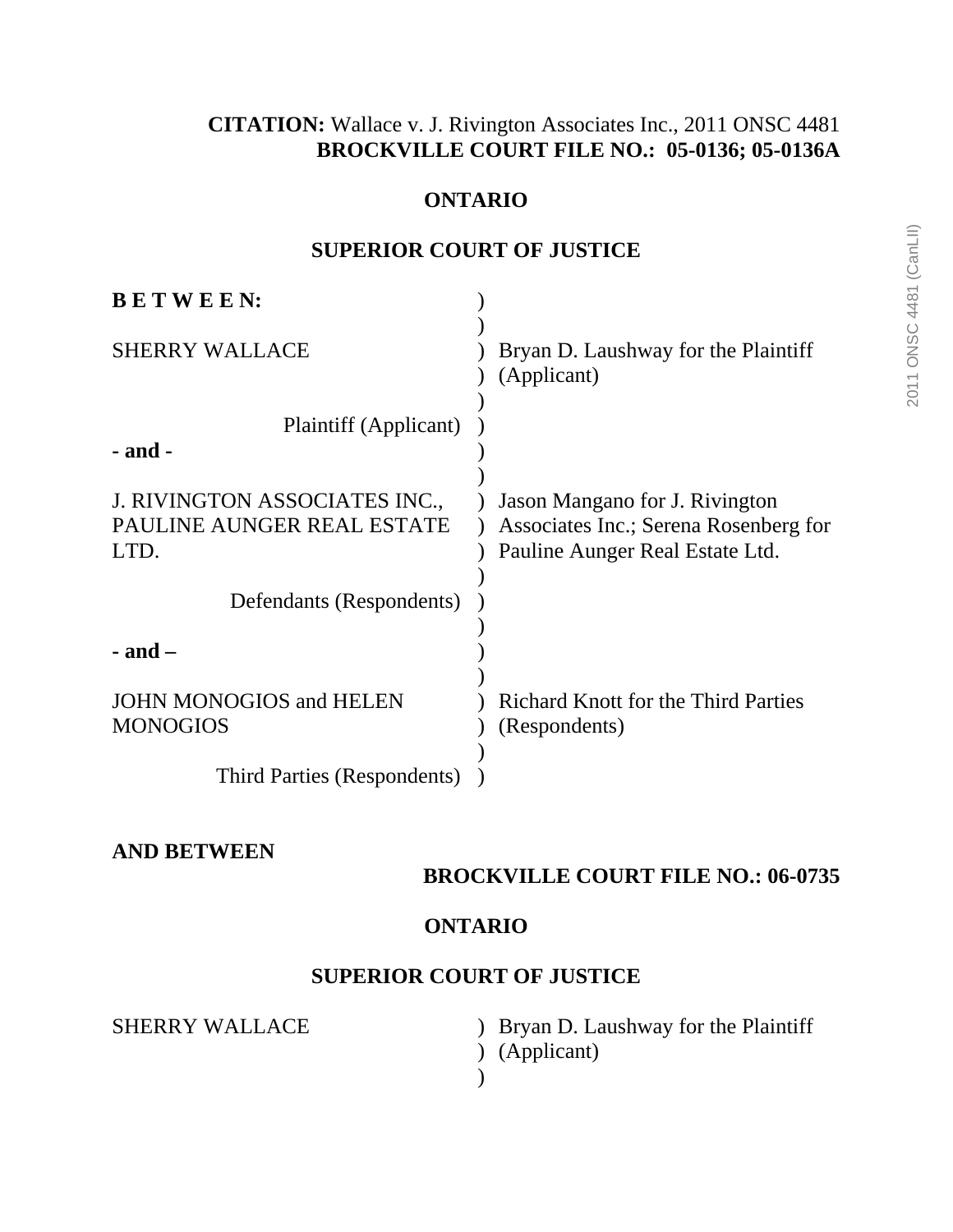| Plaintiff (Applicant)               |                                                          |
|-------------------------------------|----------------------------------------------------------|
| - and –                             |                                                          |
| JOHN MONOGIOS and HELEN<br>MONOGIOS | <b>Richard Knott for the Defendants</b><br>(Respondents) |
| Defendants (Respondents)            |                                                          |
|                                     |                                                          |
|                                     |                                                          |
|                                     | <b>HEARD:</b> June 28, 2011                              |

# **Endorsement on Motion for Stay**

# **Aitken J.**

# **Nature of Proceedings**

[1] John Monogios and Helen Monogios ("the Monogios"), as Third Parties in action no. 05-0136 and as Defendants in action no. 06-0735 seek an order staying the two actions on the basis of a release signed by Sherry Wallace ("Wallace"), the Plaintiff in both actions, on August 6, 2004. The two actions have now been consolidated and are scheduled to be heard together at a trial in November 2011.

## **Background Chronology**

[2] On May 19, 2004, the Monogios and Wallace signed an Agreement of Purchase and Sale pursuant to which Wallace agreed to purchase the Monogios' home at 10106 Dixon Road, Addison, Ontario for \$154,000. The Defendant in action no. 05-0136, Pauline Aunger Real Estate Ltd. ("Aunger"), and more specifically Ken Hilton from that firm ("Hilton"), acted as agent for both the vendors and the purchaser.

[3] The Agreement of Purchase and Sale had a number of conditions, one being that Wallace at her own expense obtain a building inspection satisfactory to her, failing which the Agreement was to become null and void. Wallace retained J. Rivington Associates Inc. ("Rivington"), a Defendant in action no. 05-0136, to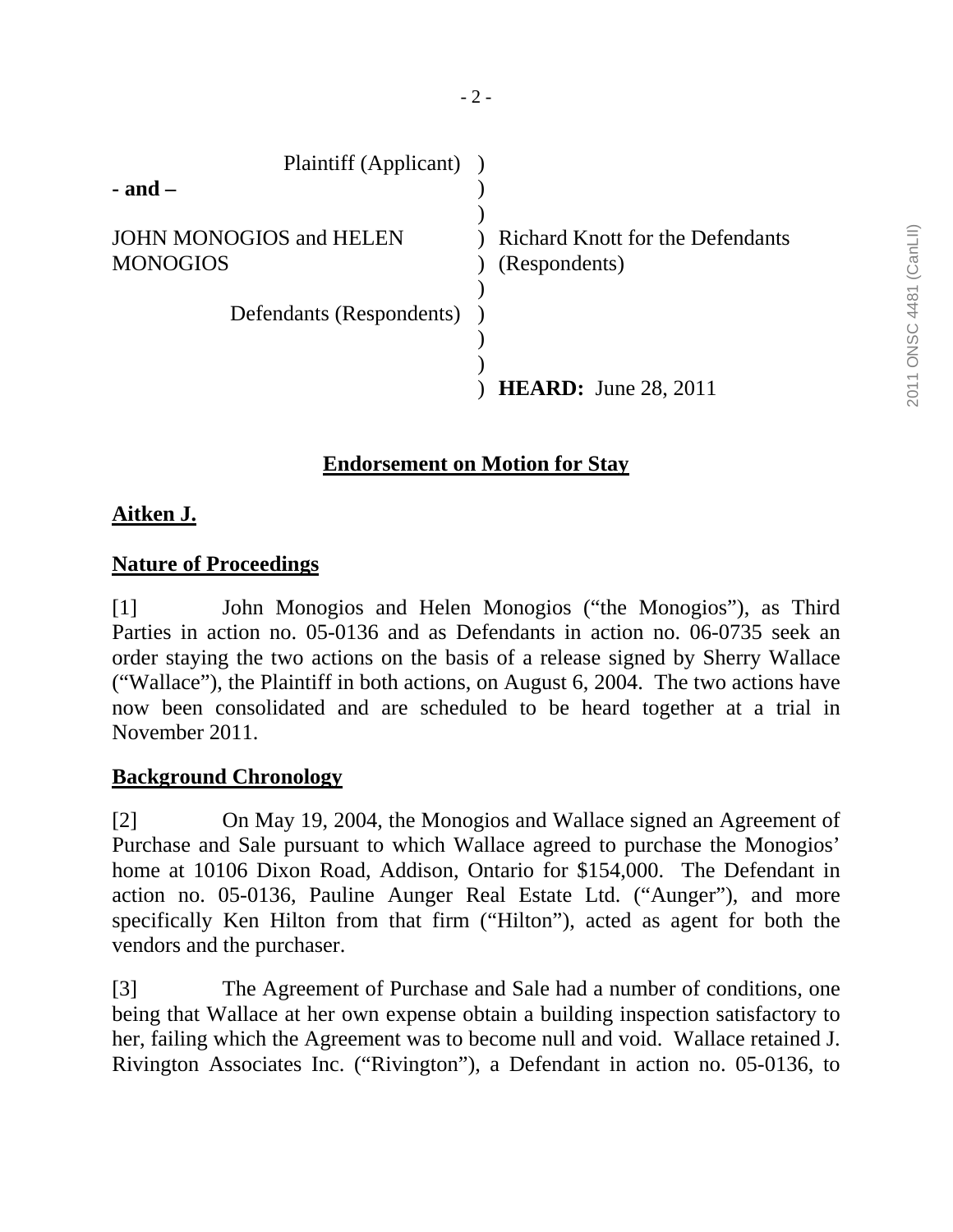conduct the building inspection. Terry Baker ("Baker") from that firm did the inspection on May 28, 2004.

[4] When she signed the Agreement of Purchase and Sale, Wallace knew that the roof on the Monogios' home needed to be replaced because this had been indicated in the MLS listing. Her evidence is that she advised Baker that she was concerned about potential water damage, and he assured her that he was qualified to inspect a home for water damage. Baker's report noted that there was "leaking/seeping observed at southeast corner near electrical panel" and he advised that this be monitored. He also noted in regard to the sewage ejector that there was a strong odor in the basement, and he recommended further review of the ejector by a qualified plumber. Baker reported only minor issues in the bathrooms. He noted that many window sills and frames were deteriorating and that they would have to be repaired or replaced as required. Baker did not report any water damage of concern or any mould in the home. Wallace accepted the report and on May 31, 2004 waived this condition in the Agreement of Purchase and Sale.

[5] Pursuant to the Agreement of Purchase and Sale, on July 31, 2004, Wallace attended the home with Hilton for a pre-closing inspection. At this time, the home was vacant. Wallace's evidence was that, during the inspection, Wallace removed a piece of wood that was against the wall in a closet and discovered that there was a piece of drywall with a square cut out of it. She and Hilton observed that the insulation behind the drywall was wet and there was mould present. They also observed mould on the baseboard and carpet in the bedroom closet. At that time, Wallace became concerned that the Monogios had been aware of the mould and water issues and had not disclosed these facts to her.

[6] These discoveries resulted in a flurry of telephone calls and faxes to and from lawyers, the real estate agent, contractors and insurance agents.

[7] On August 1, 2004, Wallace sent an e-mail to Hilton which stated in part:

… I would like to give Helen & John the benefit of the doubt, but I also remembered that the ceiling in the kitchen had been painted, but other ceilings had not … more evidence that they were aware of the problem as well as the fact that somebody had to keep wiping up the water on the kitchen floor everytime it rained. It seems over welmingly obvious that they knew and concealed the fact from both of us.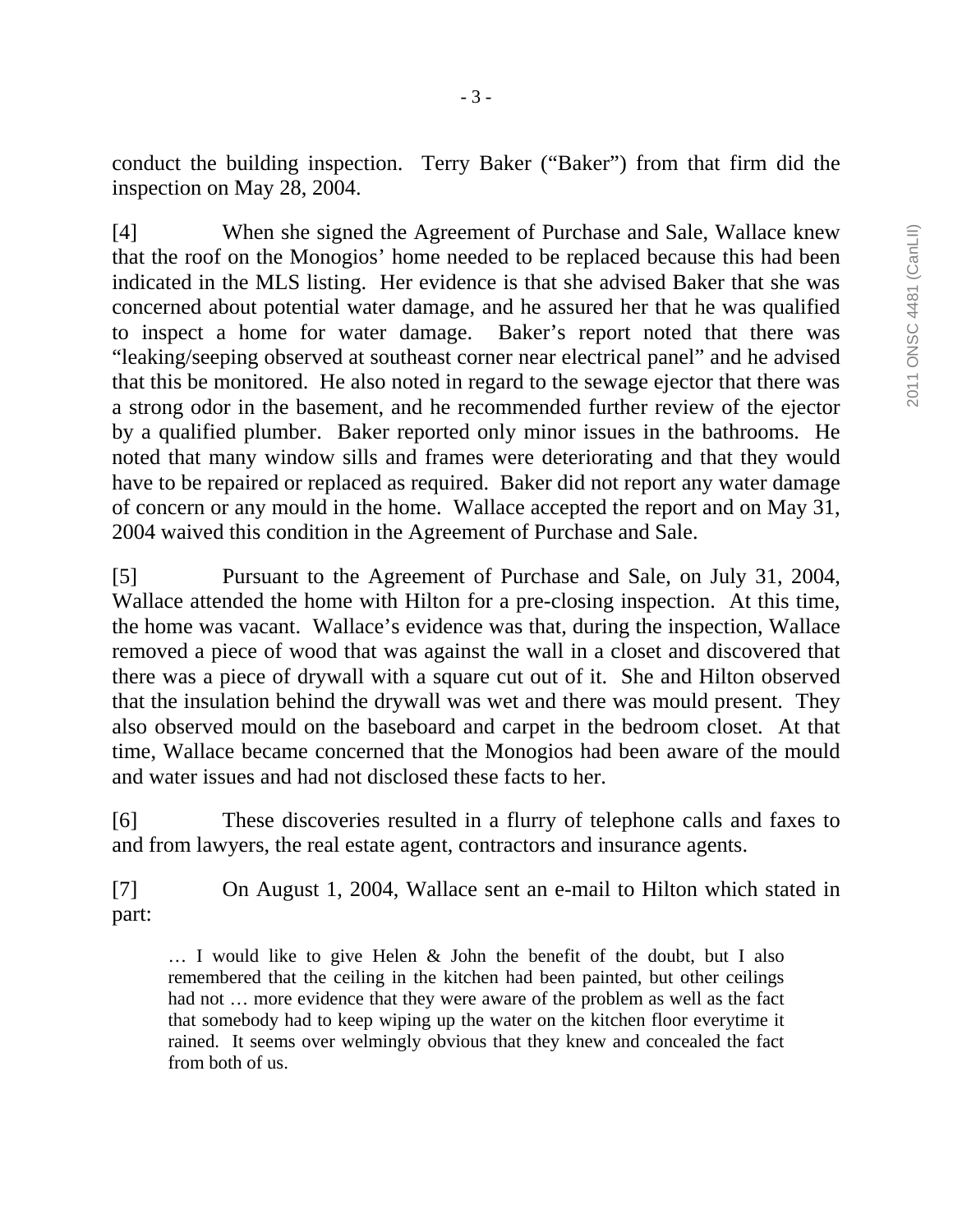… I can't imagine how much the lawyer's bill is going to cost me, too. I'm not prepared to spend a whole bunch of money unnecessarily because of these people. I wouldn't have bought the house at all if I had known.

I don't know the procedure here and I can't get any answers so I'm frustrated and worried. My Dad's response is … well, very clear. Not my problem, it's theirs. Withhold lots. I don't know how this even works. If you don't send all the money, how do you get the keys for closing? I have a million questions and no one is available to answer them.

I'm hoping this will all work out as it is a problem for me, mine and the business.

[8] On August 3, 2004, Wallace's lawyer, Cindy Burrell ("Burrell"), telephoned the Monogios' lawyer, Dawn Dixon ("Dixon"), to advise her of the water damage. Dixon contacted her clients and then advised Burrell that Wallace could have unrestricted access to the property to conduct a further investigation of the damage. Dixon subsequently requested a change of the closing date to August  $5^{\text{th}}$ .

[9] On August 4, 2004, Burrell faxed Dixon stating in part:

… I can advise that my client is not willing to close the deal without a holdback or abatement in light of the severe damage which may or may not have arisen after the inspection. That is a question of fact that can not be determined at this time.

As the estimate provided by a contractor details the damage and your client's attempts to conceal said damage, I will not recount it here. However, it is apparent that this damage was wilfully concealed by the application of paint among other things and goes beyond the hole in the closet wall. The house is currently uninhabitable due to the extensive presence of mold and as such is not the thing which my client bargained for when she entered into the contract with your client. Accordingly, your client has fundamentally breached the contract. The wilful concealment of a latent defect and the uninhabitable nature of the house exclude the possibility of your client claiming caveat emptor.

[10] Later on the same date, Burrell faxed Dixon to advise that she was in funds to close; however, her client required a holdback of \$45,000 to ensure the repairs to the house would be completed as required. In that CMHC required three quotes, an extension of the closing date would be required to allow adequate time for the process. In the letter, Burrell asked if Dixon's clients had canvassed other options available such as insurance protection for the damage.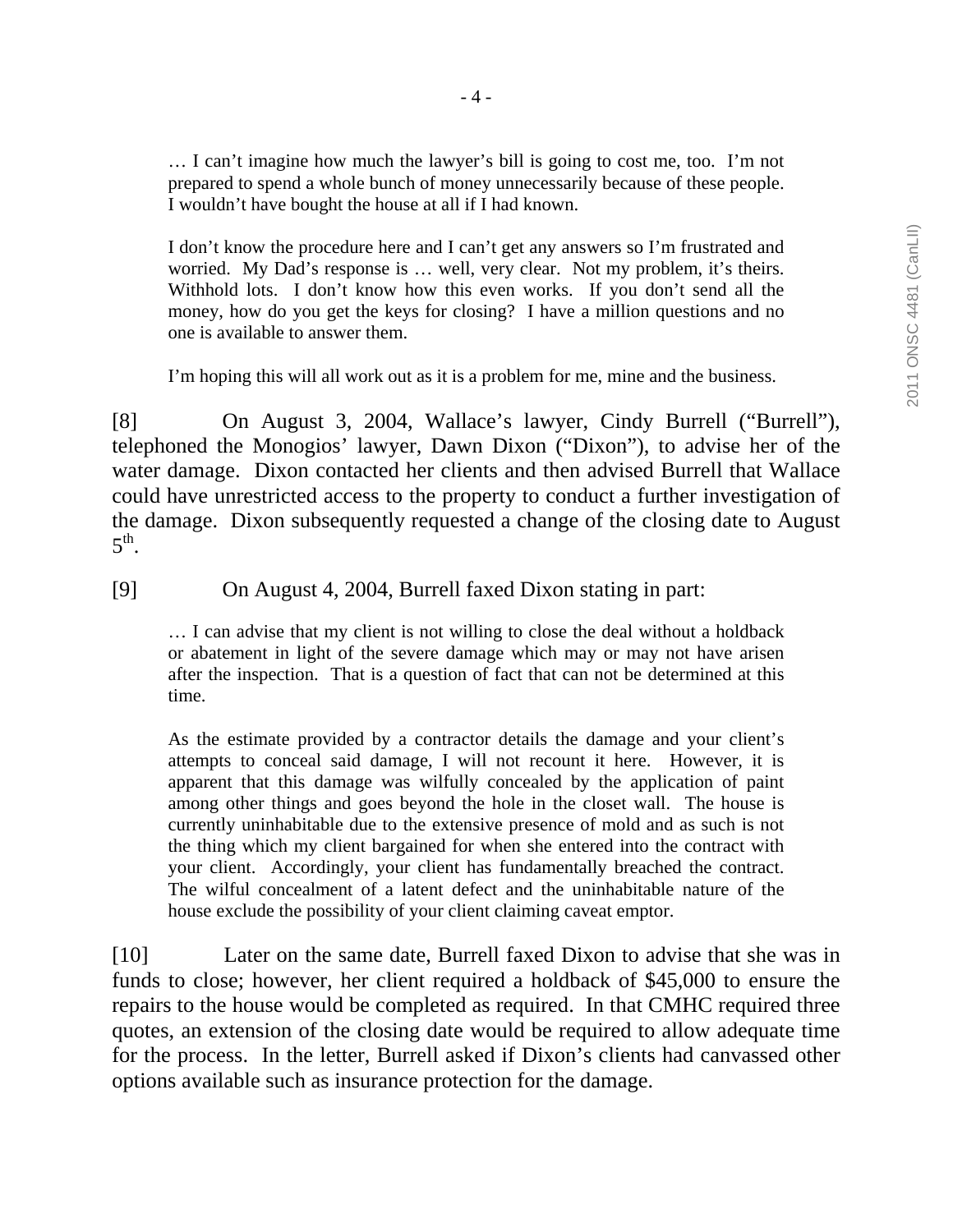#### [11] In response, on August 4, 2004, Dixon faxed Burrell stating in part:

I contacted my clients by telephone this morning and they advise that the property is in exactly the same condition as when your clients inspected same and when the Building Inspector originally attended at the property. They advise that their dog had chewed the hole in the closet wall some time ago and it was certainly something that they were aware of and they were not attempting to hide anything from your client. They advise that the hole was there at the time of the building inspection and on the day that their furniture was moved they noticed the hole and requested their daughter to arrange to put a board over it for appearances only. They have also owned the property since May 1995 and have not been aware of any water damage.

I note from a review of the Agreement of Purchase and sale that the Agreement was conditional on the buyer obtaining a building inspection on or before July 25, 2004 and this condition was waived without any amendment to the Offer.

On the instructions of my clients, I wish to advise they are not prepared to authorize any holdback or entertain any abatement in the purchase price.

[12] In her affidavit sworn in support of this motion, Helen Monogios again stated that she had never been aware of any water damage prior to August 1, 2004.

21. The first we knew about the water damage was on or about August  $1<sup>st</sup>$ , 2004, when Mr. Hilton advised us that there had been water damage. We were advised by Mr. Hilton and do believe him that He and the purchaser attended at the house for their final inspection before the closing, it was apparent that there was significant water damage. …

[13] Further telephone conversations between the lawyers' offices ensued.

[14] In an e-mail from Wallace to Hilton on August 5, 2004, Wallace stated:

#### GOOD NEWS KEN:

I CAN KEEP THE BUSINESS HERE. THE NEW OWNER IS GREAT. SHE SAID I CAN JUST USE THIS PLACE AND MY NEIGHBORS HAVE AN APARTMENT TWO DOORS DOWN AND CAN STAY THERE – NO PROBLEM. IF THE DEAL DOESN'T CLOSE TOMMORROW WITH THE ABATEMENT OR HOLDBACK I'M COVERED ON MY END. I CAN PHONE BELL ON FRIDAY AND CANCEL THE INSTALLATION ETC. …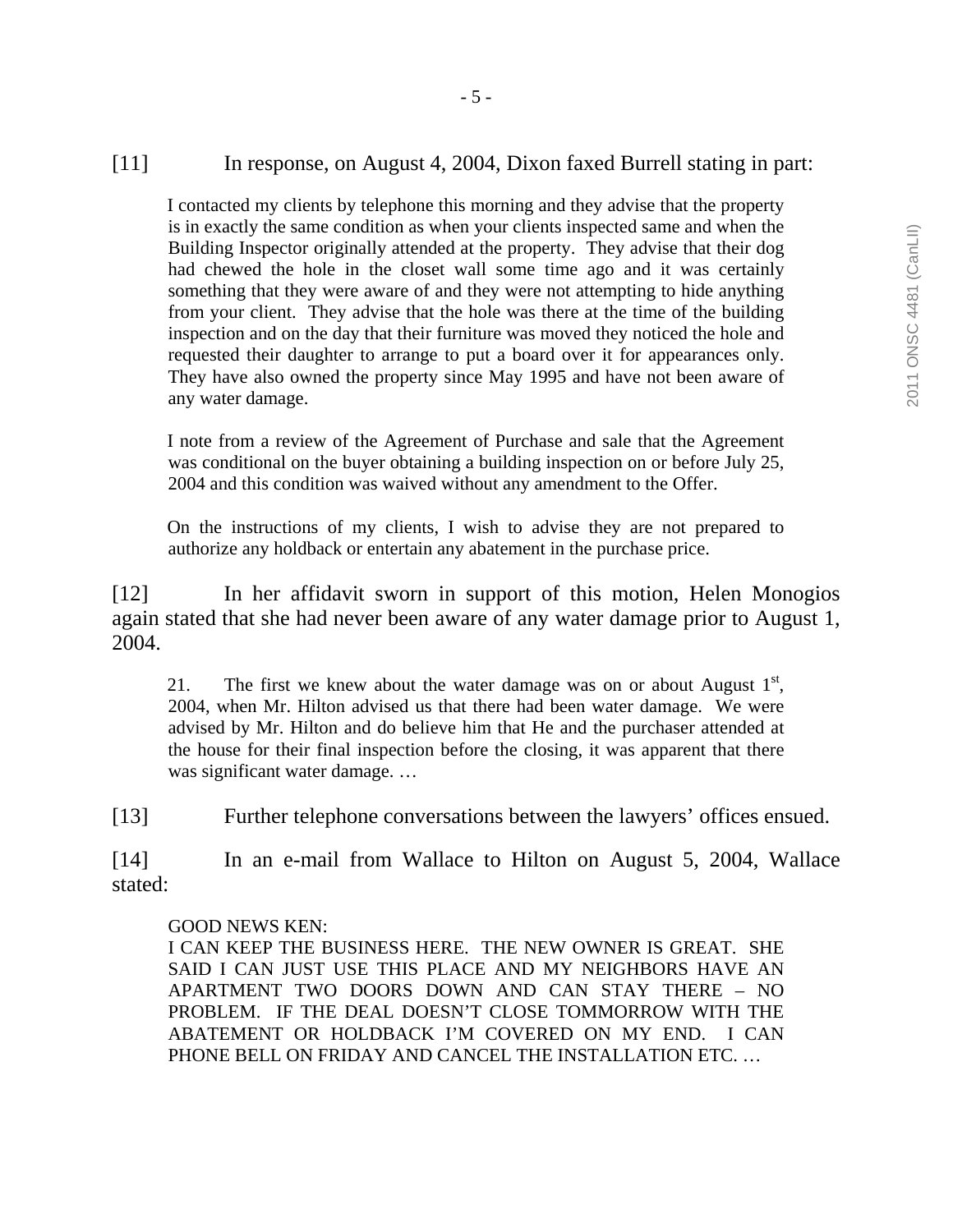I FEEL SO MUCH BETTER NOW KNOWING I HAVE NO PRESSURE TO CLOSE AND NO PRESSURE TO BUY THE "MOLDY HOUSE". I GOT SOME INFO ON MOLD (BACTERIA & FUNGI) OFF THE INTERNET. MAJOR HEALTH ALEART. I TALKED TO A CONTRACTOR AS WELL TODAY AND HE SAID MOLD DOESN'T APPEAR THROUGH DRYWALL IN A WEEK AS WELL – JUST LIKE THE GUY THAT WAS ALREADY THERE. HE ALSO SAID THAT IF THE WATER HAS BEEN RUNNING FOR SOME TIME IT COULD HAVE AN ADVERSE EFFECT ON THE WOOD STRUCTURE AND THE WOOD WOULD DRY BUT BE ROTTEN. HE THOUGHT THE PRICE WAS LOW, BUT WHO KNOWS – CONTRACTORS ARE PESIMESTS. I'M TOLD THAT THE SELLER IS CALLING THE INSURANCE AGENT TO SEE IF THEY'LL COVER THE DAMAGE. WE'LL SEE TOMMORROW. BUY THE BEST NEWS IS I HAVE A PLACE FOR THE BUSINESS AND A PLACE TO LIVE NO MATTER WHAT HAPPENS. …

[15] In a responding e-mail from Hilton to Wallace later that day, he stated: "Helen again says that she did not repaint the kitchen ceiling and to my knowledge, since shortly before I had the listing, the ceiling had not been painted."

[16] On August 6, 2004, at 11:21 a.m., Burrell faxed Dixon referencing a telephone conversation she and Dixon had had late the previous day and confirming that she had been instructed to postpone closing until August 6, 2004 subject to the following conditions:

1. I will holdback \$15,000 from the purchase price in my trust account to be applied towards the costs of repairing the water damage to the subject property.

2. Specifically, the repairs required including replacing drywall, insulation, removing carpet from the basement, repairing or replacing the kitchen ceiling and basement ceiling to the extent damaged by water. The repairs may also include replacing interior studs, repairing electrical wiring, and any and all other damage occasioned by the water influx to the house.

3. My client will obtain three written estimates of the costs to repair said damage.

4. The holdback will be disbursed to your clients if and when your clients' insurance forwards sufficient funds to repair the damage or completes the repairs to the satisfaction of my client. If the insurance company will only fund part of the repairs, the expense of the remaining repairs will be disbursed from the funds held back.

5. If the repairs are not covered by your clients' insurance and if the cost of the repairs exceeds \$15,000.00, my client reserves the right to pursue all legal remedies available to her.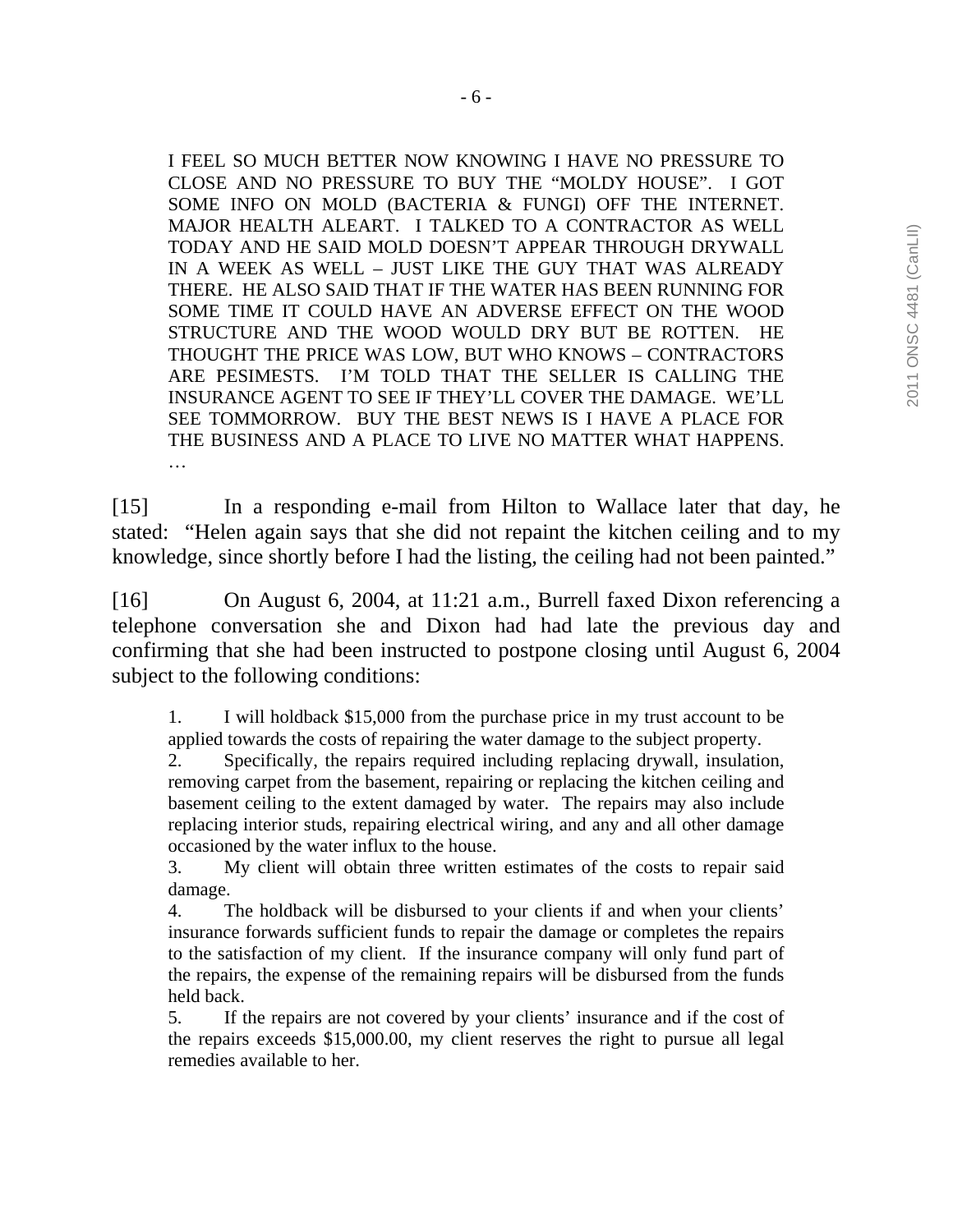[17] At 12:54 p.m. on August 6, 2004, Dixon faxed Burrell that she had received instructions from the Monogios to close the transaction on August 6, 2004 with a \$15,000 holdback that would only be released on the written consent of both parties or their lawyers. Wallace would obtain three estimates for the cost to repair the water damage. In the event that the Monogios' insurance company would cover the entire costs of the repair of the water damage, the \$15,000 would be paid to the Monogios. In the event that the insurance company would not cover the claim and the costs were less than \$15,000, the balance would be paid to the Monogios. The maximum amount that would be paid by the Monogios would be \$15,000 and Wallace would provide a full and final release to the Monogios with respect to any and all future claims on closing. A copy of the Release was enclosed. The evidence of Wallace is that this was the first time she had been asked to provide a full and final release.

[18] Further telephone conversations ensued.

[19] Later on August 6, 2004, Dixon wrote to Burrell stating that her clients were prepared to close the transaction that day with a \$20,000 holdback on the same conditions as set out in her earlier letter of the same date.

[20] Ultimately the transaction closed on August 6, 2004 with Wallace signing the following Release:

IN CONSIDERATION of the payment or the promise of payment to me of TWENTY THOUSAND DOLLARS (\$20,000.00), I, SHERRY WALLACE, do hereby release and forever discharge the said JOHN ANGELO MONOGIOS and HELEN BERTHA MONOGIOS, from any and all actions, causes of actions, claims and demands for damages howsoever arising, which heretofore may have been or may hereafter be sustained by me in connection with my purchase of that portion of Lot 35, Concession 10, Geographic Township of Elizabethtown, Township of Elizabethtown-Kitley, County of Leeds, designated as Part 1, on Reference Plan 28R-1655.

FOR THE SAID CONSIDERATION I further agree not to make any claim or take any proceedings against any other person or corporation who might claim contribution or indemnity from the person, persons or corporation discharged by this Release.

IT IS UNDERSTOOD AND AGREED that the said payment or promise of payment is deemed to be no admission whatever of liability on the part of the said JOHN ANGELO MONOGIOS and HELEN BERTHA MONOGIOS.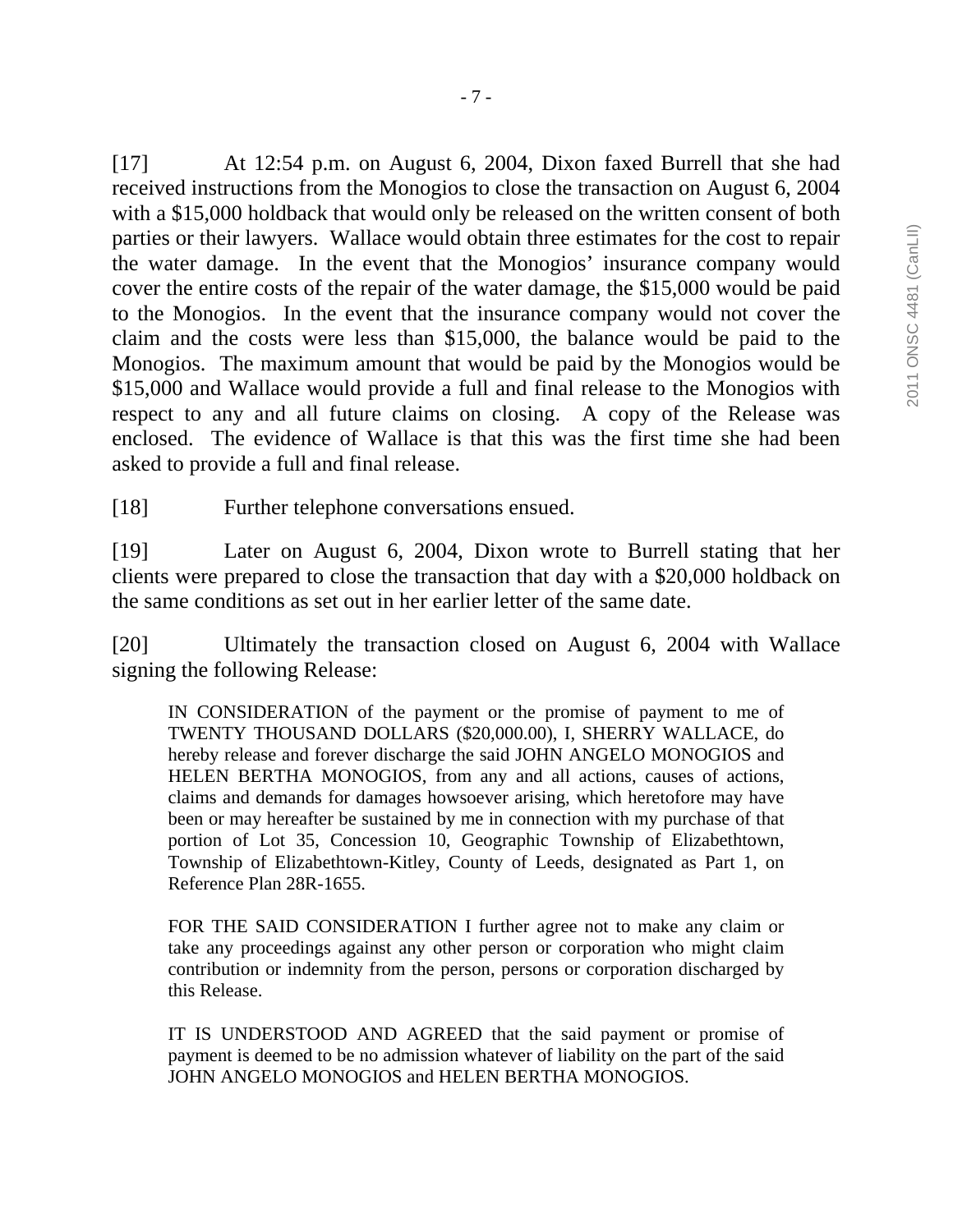[21] Funds were subsequently disbursed from the \$20,000 holdback to fund an inspection of the property by a qualified engineer to determine the extent and nature of the mould. By August 24, 2004, Wallace and her daughter, who were living at the property, were reportedly suffering ill effects from the mould infestation.

[22] A mould assessment report was completed on August 31, 2004. On September 17, 2004, Burrell wrote to Dixon to report as follows. According to the specialist, the damage to the property resulting from mould was extensive and was going to require significant work to remediate. Wallace had contacted three companies for quotes, and one advised verbally that the cost would be between \$65,000 and \$80,000. The mould specialist had advised, amongst other things, that the ceiling had been painted and patched, that there was mould on a two by two foot section of drywall removed from the closet, that this was the area of the roof where water had entered the interior of the house, that there was staining on new wallpaper installed by the Monogios, and that there were several signs of a recent flood. The percentage of toxigenic and pathogenic fungi was 78% compared to 2% outside. By letter of October 13, 2004, Burrell provided Dixon with an estimate for the removal only of the areas of the house affected by the water damage.

[23] On October 27, 2004, Dixon responded that the holdback of \$20,000 was to be applied to the costs of repairing the damage to the kitchen ceiling caused by the excessive rainfall prior to the closing and the hole in the closet in the master bedroom. She stated: "As previously advised, my clients were not aware of any other water damage to the property other than damage caused by the ice storm in 1998 which was repaired at that time." She went on to advise that the livingroom had been repainted and papered in June of 2003, the kitchen had been re-papered two years previously and the front hall more recently, and the basement had been repainted and re-wallpapered in April/May 2004 because of damage caused by children in foster care. That work had been paid for by the Children's Aid Society. The Monogios would agree to a release of only \$5,000 from the holdback.

[24] On December 14, 2004, Burrell provided Dixon with the last two written estimates for the cost of repairs, one of which estimated the cost of repairs at approximately \$50,000. In her letter, Burrell voiced her disagreement that the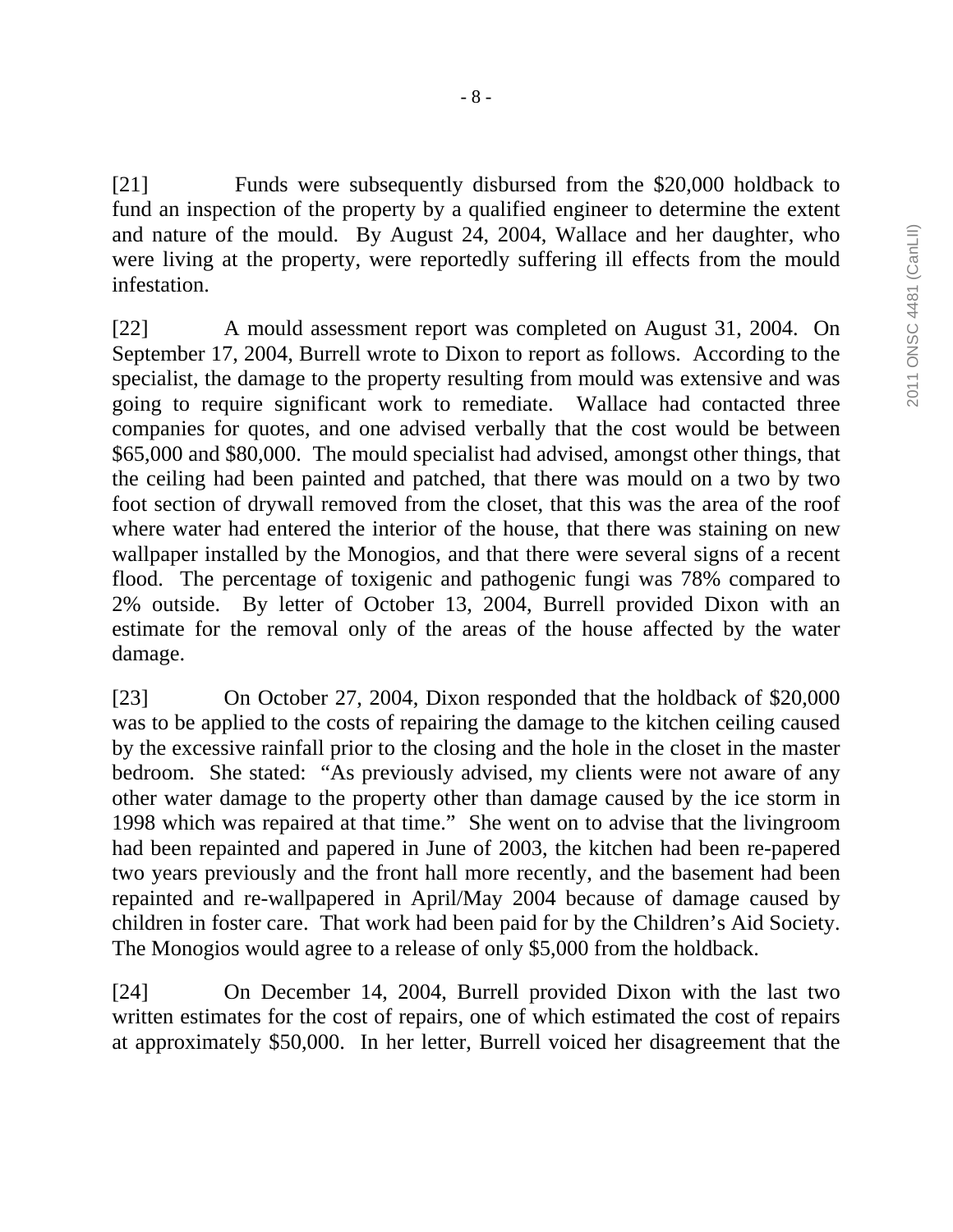holdback to repair the damage caused by the water was limited to the kitchen ceiling.

## **Pleadings**

[25] In her Amended Statement of Claim in action 05-0136, Wallace seeks damages of \$225,000 against Rivington and Aunger based on negligent misrepresentation. In her Amended Statement of Claim in action 06-0735, Wallace seeks damages of \$350,000 against the Monogios representing the cost of repairs and renovations to the property plus ancillary expenses. In both Amended Statements of Claim, Wallace states that the Release she signed on August 6, 2004 is void, invalid and unenforceable due to the fact that, at the time she executed the Release, she relied on the negligent and/or fraudulent misrepresentations of the Monogios (and/or Rivington and/or Aunger as the case may be) and she was under duress.

[26] Wallace's counsel has conceded that, if the Release is ultimately upheld, it will successfully defeat Wallace's claims against Rivington and Aunger, as well as the Monogios.

# **Test for a Stay**

[27] Section 106 of the *Courts of Justice Act*, R.S.O. 1990, c. C. 43 states: "A court, on its own initiative or on motion by any person, whether or not a party, may stay any proceeding in the court on such terms as are considered just."

[28] The principles governing a stay of proceedings were summarized by McNair J. in *Varnam v. Canada (Minister of National Health & Welfare)* (1987), 12 F.T.R. 34 at para 7:

A stay of proceedings is never granted as a matter of course. The matter is one calling for the exercise of judicial discretion in determining whether a stay should be ordered in the particular circumstances of the case. The power to stay should be exercised sparingly and a stay will only be ordered in the clearest cases. In order to justify a stay of proceedings two conditions must be met, one positive and the other negative: (a) the defendant must satisfy the court that the continuance of the action would work an injustice because it would be oppressive or vexatious to him or would be an abuse of the process of the court in some other way; and (b) the stay must not cause an injustice to the plaintiff. On both the burden of proof is on the defendant. Expense and inconvenience to a party or the prospect of the proceedings being abortive in the event of a successful appeal are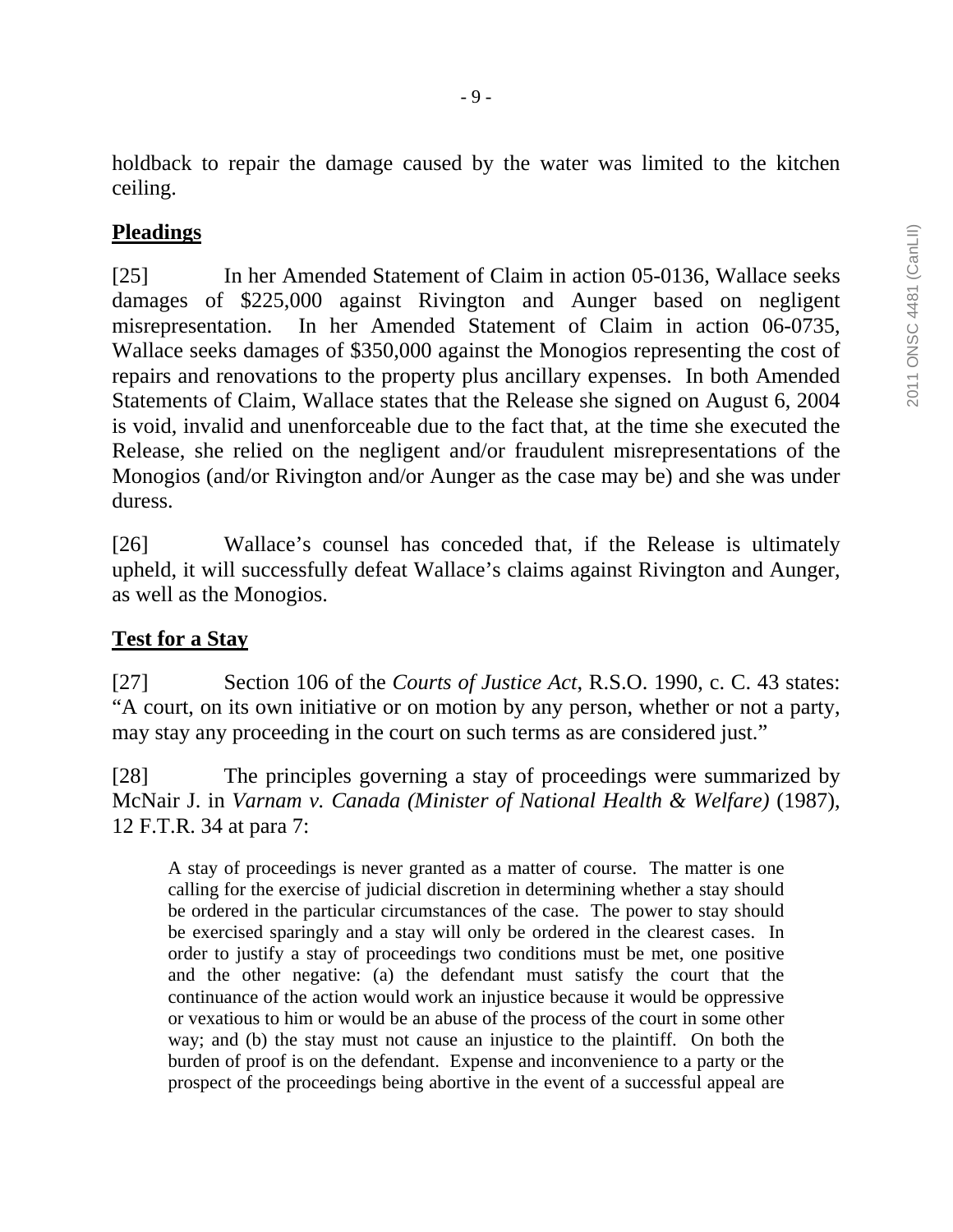not sufficient special circumstances in themselves for the granting of a stay: *Communications Workers of Canada v. Bell Canada*, [1976] 1 F.C. 282 (T.D.); *Weight Watchers Int'l Inc. v. Weight Watchers of Ontario Ltd.* (1972), 25 D.L.R. (3d) 419 (F.C.T.D.); *Baxter Travenol Laboratories Ltd. v. Cutter (Canada), Ltd.* (1981), 54 C.P.R. (2d) 218 (F.C.T.D.)

See also *Gruner v. McCormack* (2000), 45 C.P.C.  $(4^{th})$  273 (S.C.J.); *Canadian Express Ltd. v. Blair* (1992), 11 O.R. (3d) 221 (Gen. Div.) at para 6.

[29] The position advanced by the Monogios' counsel is simple: Wallace signed a full and final release of all of her claims against the Monogios arising in connection with Wallace's purchase of the Monogios' property. Any action now brought against the Monogios in regard to issues arising from that sale is vexatious and works an injustice on the Monogios. They relied on the Release when they closed the sale to Wallace on the basis of the agreed-upon terms. It is unfair to them to be subject to further claims by Wallace when Wallace has had the benefit of possession of the property since the closing date and the benefit of having \$20,000 withheld from the agreed-upon sale price.

[30] Furthermore, argues the Monogios' counsel, Wallace would be subject to no injustice if her action were stayed. She had full information of all of the circumstances facing her when she signed the Release. She knew about the water damage and the mould, she knew it would be a costly endeavour to remediate the situation, and she knew she could refuse to close the sale. She made a conscious decision to close the transaction on the terms agreed to between herself and the Monogios. She does not have the right to go back on that agreement now that the cost of repairs is greater than what she may have anticipated. When the Release was signed and the transaction completed, there was no unequal bargaining power between Wallace and the Monogios. Both had legal representation. Although Wallace was a single mother supporting herself and her daughter, the Monogios were a retired couple with limited means. Just as Wallace was under pressure to make the sale happen because her business telephone lines had been disconnected and the movers had already started packing her belongings, so too were the Monogios under pressure for the sale to close because they had already moved out of the property and had relocated to Alberta. In short, there can be no challenge to the validity of the Release signed by Wallace, and that Release is a full answer to Wallace's claims.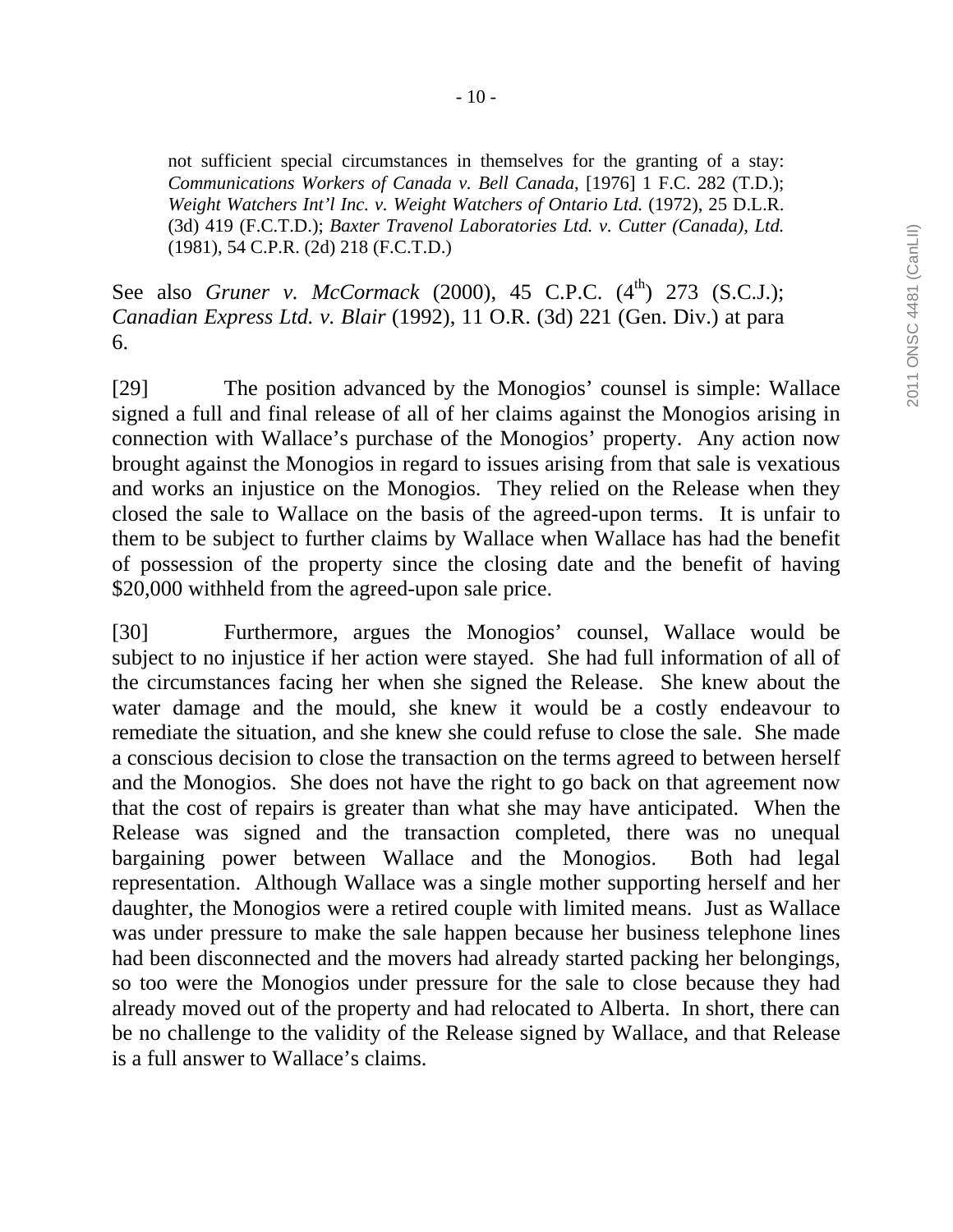[31] Wallace's counsel responds that prejudice would be caused to Wallace were her action stayed because there are two genuine issues for trial; namely: (1) whether the Monogios made a fraudulent misrepresentation to Wallace that was relied on by Wallace when she agreed to the Release drafted by the Monogios' lawyer, and (2) whether Wallace was in a situation of economic duress such that she had no option but to sign the Release.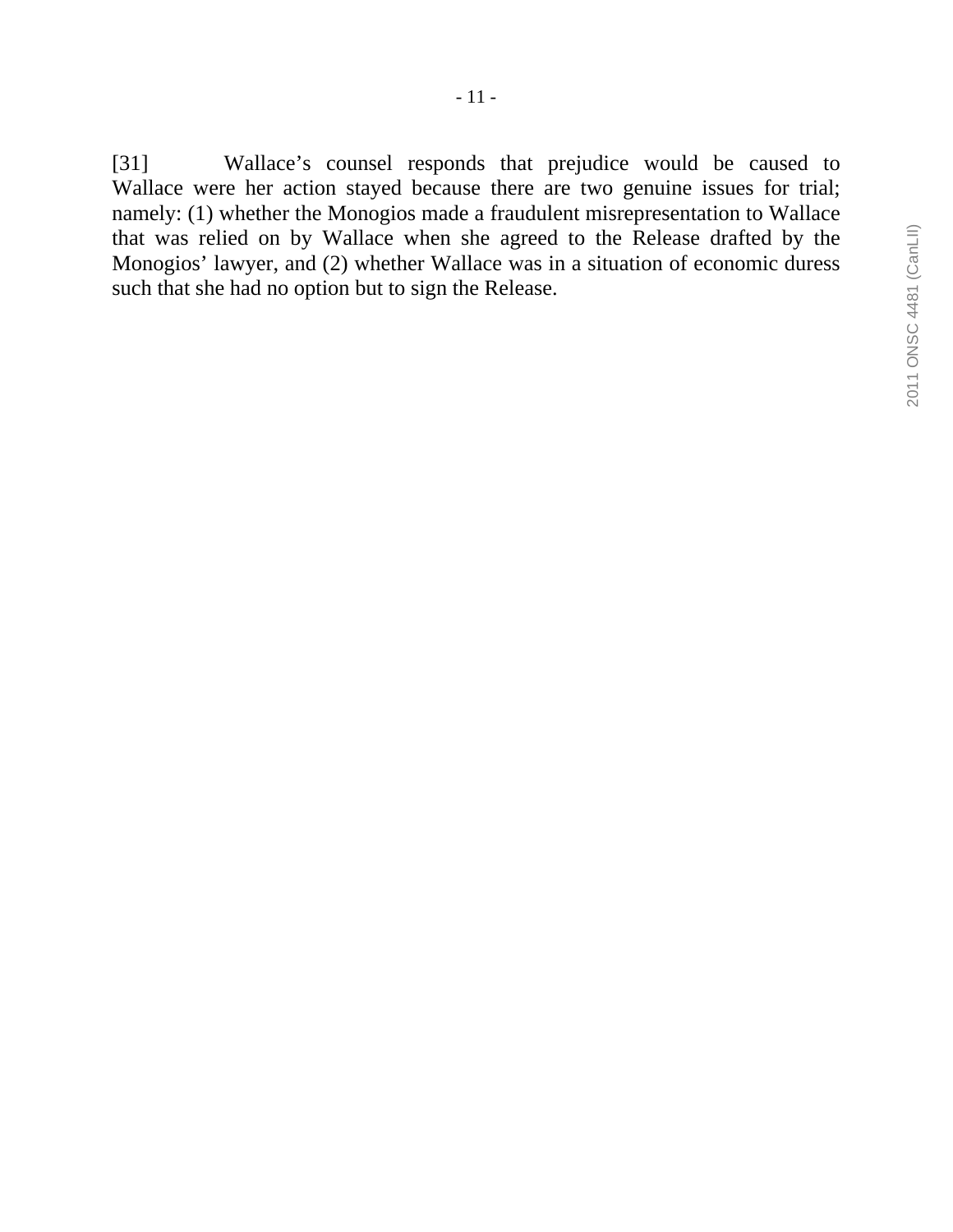## **Fraudulent Misrepresentation**

[32] A misrepresentation is fraudulent when it can be said that its maker has an absence of an honest belief in its truth (*Francis v. Dingman* (1983), 43 O.R. (2d) 641 (C.A.) at para 28). Put another way, a fraudulent misrepresentation is one (1) which is untrue in fact, (2) which the defendant knows to be untrue or is indifferent as to its truth; (3) which was intended or calculated to induce the plaintiff to act upon it; and (4) which the plaintiff acts upon and suffers damage (*Kerr on the Law of Fraud and Mistake*, 7th ed. (1952), at 25 as quoted in *Francis v. Dingman* at para 50).

[33] A release obtained by a fraudulent misrepresentation is not a valid release and will be set aside (*Francis v. Dingman* at paras 30, 52).

[34] Evidence was tendered on the motion that could support the finding that the Monogios made a misrepresentation as to whether there had been water damage to the interior of their home prior to the time of the building inspection on May 28, 2004. I note the following evidence regarding representations made by the Monogios prior to the closing:

- In the Seller Property Information Sheet intended to be provided to potential purchasers, the Monogios answered that they were unaware of any damage caused by water.
- In her letter to Burrell on August 4, 2004, Dixon (as the Monogios' agent) said that the Monogios had told her  $-$  in response to concerns raised by Wallace – that they had owned the property since May 1995 and had not been aware of any water damage.
- In an e-mail to Wallace on August 5, 2004, Hilton (acting as agent both for the Monogios and Wallace) reported that Helen Monogios had told him that she had not repainted the kitchen ceiling.
- Wallace states in her affidavit that Burrell was advised by Dixon (the Monogios' lawyer) in a telephone conversation shortly before the closing that the Monogios' insurance adjuster, York, had told her that the water damage was "no big deal" and that it appeared that the Monogios' insurer would be covering the claim.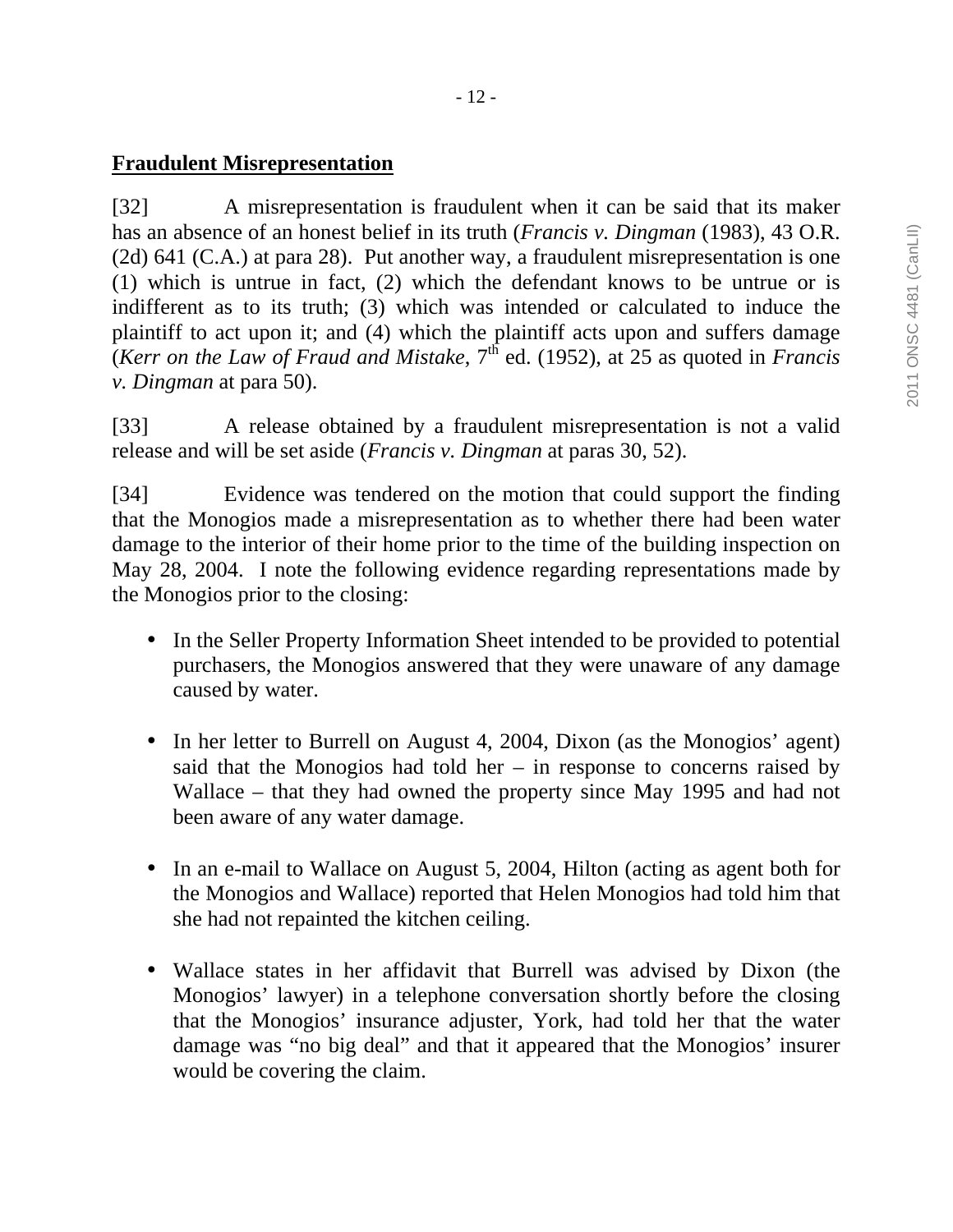- 13 -

[35] Evidence was provided on the motion to the effect that at trial the following evidence would be tendered as proof that the above representations by the Monogios or their agents were not only untrue, but were also fraudulent.

- Wallace, her father, one or more contractors and the mould specialist observed the water damage and mould at the home and the experts would say that the water damage and the mould is not something that happens within a short period of time.
- Evidence will be tendered that the kitchen ceiling had been patched and repainted.
- York, the insurance adjuster, would state that at no time did he tell anyone that the water problem was "no big deal". He felt that the water problem was significant. At no point did he tell anyone that it was likely that the insurer would cover the claim as he was aware that the water damage was a longstanding issue.
- In a fax to Dixon's firm dated August 18, 2004, York stated:

"As you are aware we were asked to investigate a possible water damage claim at the above premises on behalf of Pilot Ins. who insured your clients. The water damage to the kitchen ceiling and closet above has resulted from the insureds failure to repair the roof which has allowed water to enter on a repeated and ongoing basis. There is evidence of mould on the insulation  $&$  drywall. Persons have previously cut two openings in the closet wall.

 The mould & water damage in the basement is a longstanding problem. As early as one to two years ago, the insureds reported that they noticed that the subfloor was collapsing in some areas. They apparently did not investigate further.

 All indications are that there will be no coverage with the Pilot Insurance for these damages. …"

- During her examination for discovery, Helen Monogios acknowledged that during the ice storm, water had come up in the basement to at least a foot and bedding had been destroyed.
- Children's Aid Society records show that (1) in May/June 2003 a foster child had saturated the walls of the two bedrooms in the basement with a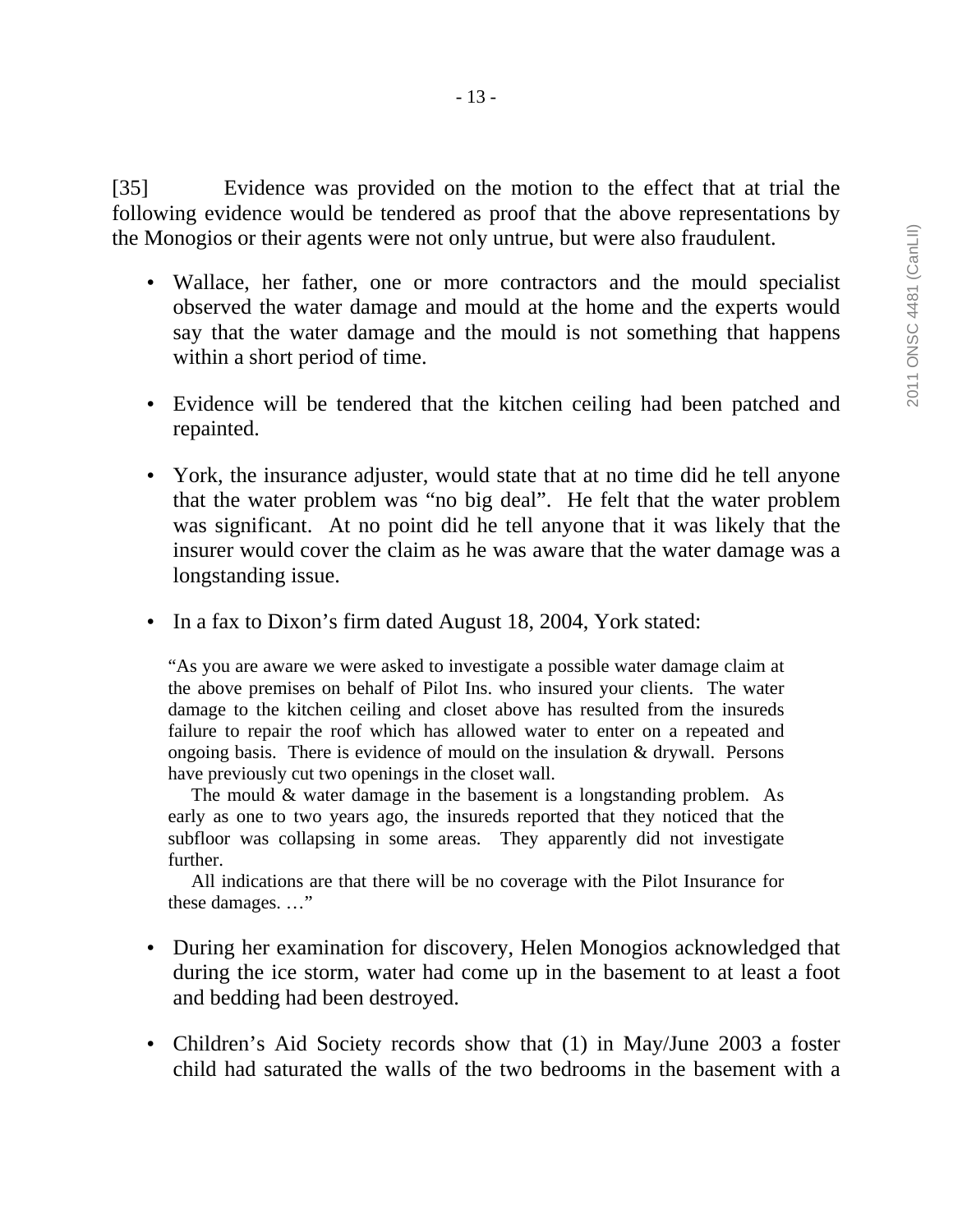water hose which caused drywall to disintegrate; (2) another parent in September 2003 had complained that her child's clothes were so full of mildew that they had to be thrown out, and (3) the foster child complained that her clothes and belongings were musty.

- Mary Young provided a signed statement that in September 2003, she was hired by the Monogios to wallpaper the basement. There was black mould on the basement walls. She advised Helen Monogios that it had to be cleaned before papering. Helen Monogios responded that she had tried and it would not come off. Young attempted to put up wallpaper, but it would not stick as a result of the mould and damp walls. The Monogios advised her to paint the walls and she eventually did but she told them the mould would come through the paint. At the time, there was a bucket in the basement catching water leaking from the ceiling above. There were water stains on the carpets and water and mould damage to the baseboards. There were water stains on the wall and baseboard in the main floor bathroom. Also, new carpeting was being placed over old wet underlay.
- Jeff Burnham provided a signed statement that in 2003 or 2004 he was asked by the Monogios to replace flooring in their home. He observed large water stains on the kitchen ceiling and said there must be a leak upstairs. He was asked to replace the floor in the mainfloor bathroom. There was significant water damage around the toilet and mould growing on the baseboards. He spoke to Helen Monogios about this. He advised her that the sub-floor in the bathroom was rotting due to water damage and suggested it be replaced. He was instructed not to replace it but to simply lay the new floor over the rotten sub-floor.
- Rich Bennett provided a signed statement to the effect that he had considered purchasing the Monogios' home prior to Wallace purchasing it; however, when he inspected it he noticed water damage in the basement and a strong musty smell, as well as several other shortcomings. He spoke to the Monogios, explaining that he would make an offer, but it was much lower than what they wanted due to all the work that would have to be done on the home – including repairing the water damage.

[36] In her affidavit sworn in response to the motion for a stay, Wallace states at para 22 in explaining why she signed the Release: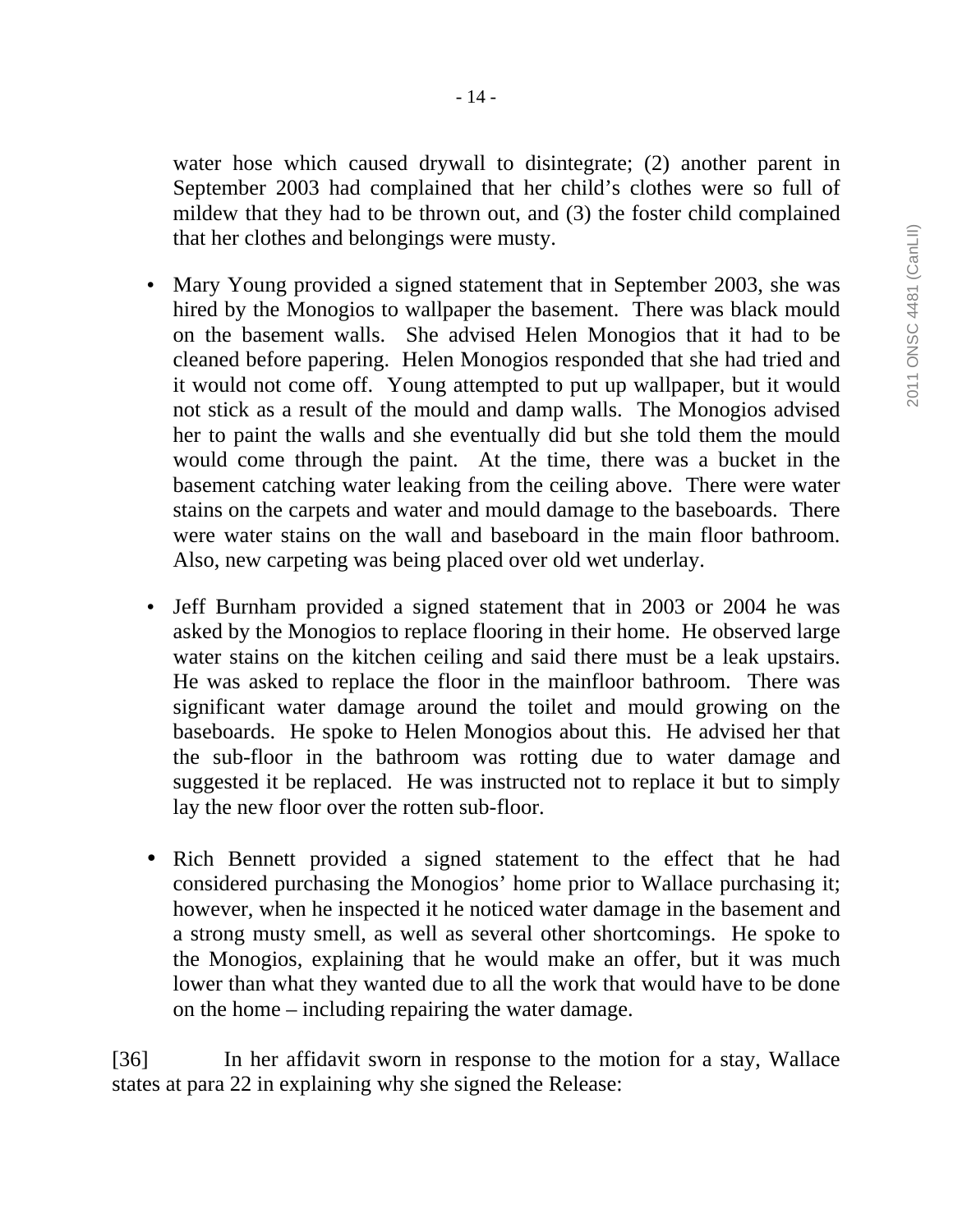22. In addition, I felt somewhat reassured by the statements made by the Monogios that there had never been any water damage to the home and that it appeared their insurance company would be covering the damages. I wondered if I had overreacted to the water damage and that perhaps it was not as big of a problem as I had imagined, as if it was only a recent leak, perhaps the water damage was not too extensive. I was also somewhat encouraged by the reference in Ms. Dixon's letter to the insurance company covering the cost of repair.

23. Based on their representations and since I felt that I had no choice, I therefore signed the release, closed the transaction and moved into the home on August 6, 2010.

[37] Wallace has received a quotation from a mould remediation specialist that the cost of remediation to the property would be approximately \$127,000.

[38] In summary, there is evidence that a misrepresentation was made, it was fraudulent in nature, Wallace relied on it in part when she signed the Release, and, as a result of signing the Release and concluding the sale, Wallace has incurred damages.

[39] The Monogios' counsel would have me weigh all of the evidence and conclude that Wallace ultimately would not be able to establish that she relied on any representations of the Monogios – whether negligent or fraudulent misrepresentations – when she signed the Release and closed the purchase. He emphasizes the following:

- Wallace knew from the listing agreement that the roof needed to be replaced.
- Baker advised Wallace that there was seepage into the basement in one corner and there was an odour in the basement.
- On July 31, 2004, Wallace observed the wet insulation and the mould in the bedroom closet, and she believed the kitchen ceiling had been repainted at some point.
- By this time, Wallace suspected that the Monogios were not being truthful with her in terms of how much water damage the house had suffered.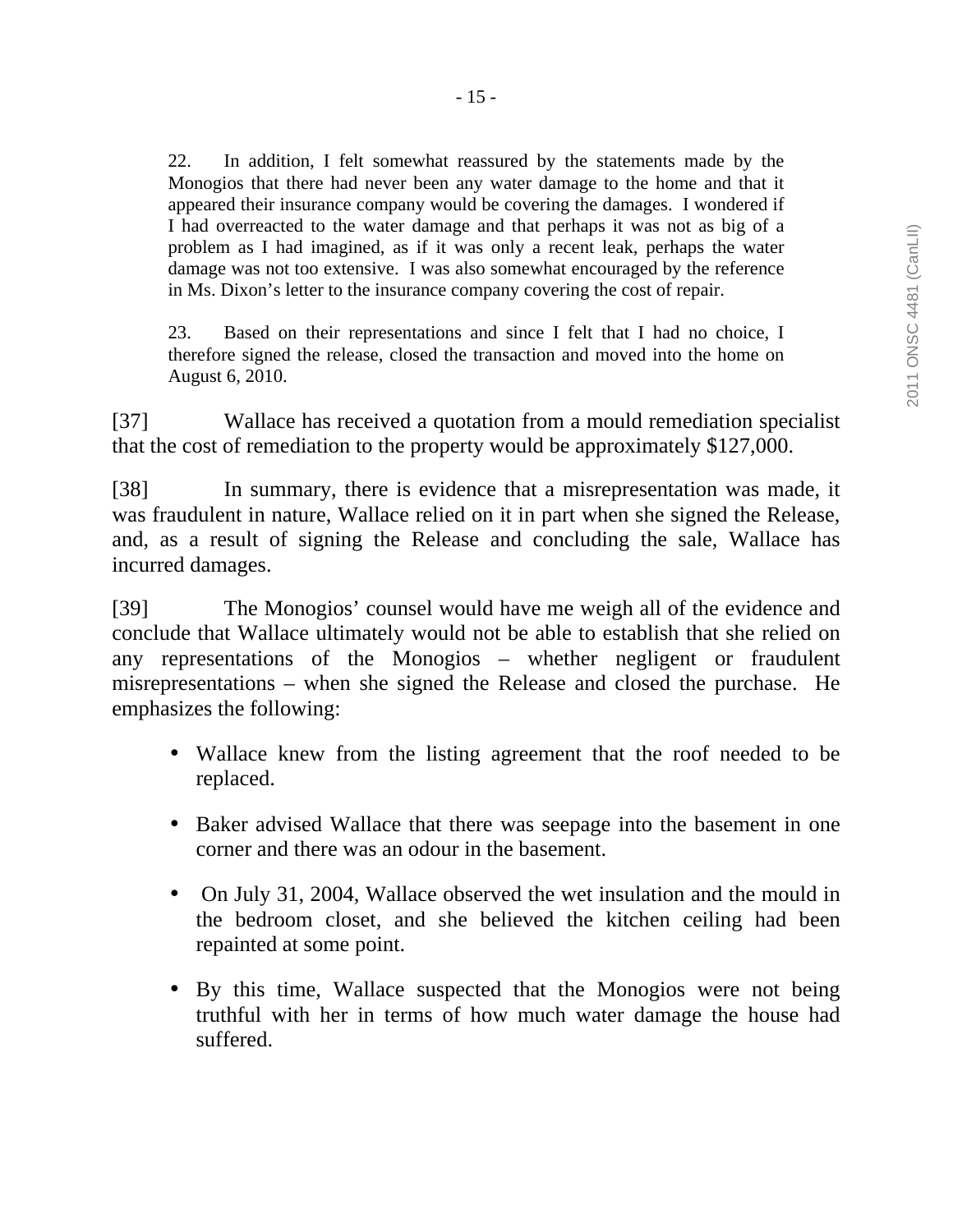- On August 4, 2004, Burrell described the home as being uninhabitable due to the extensive presence of mould.
- Wallace had been told by more than one contractor that mould did not appear overnight and that likely there had been a longstanding water problem.
- Wallace was referring to the home as "the moldy house".
- Wallace knew that mould could be a major health problem.
- Wallace had been warned that the quote for repairs she had received by this time was likely low.
- By August 4, 2004, Wallace had the option to leave her business telephone lines in the property she was selling and to live in a neighbour's apartment for a few weeks.

[40] There is no doubt that this evidence could be a forceful rejoinder to the evidence relied on by Wallace. And as emphasized in such cases as *Bittman v. Royal Bank*, 2007 Carswell Alta 367 (C.A.), leave to appeal to S.C.C. refused August 16, 2007, the fraudulent misrepresentation must have been used by the Monogios to deceive Wallace into signing the Release. The following quote from *Radhakrishnan v. University of Calgary Faculty Assn*., 2002 ABCA 182 at para 71 is particularly apt:

Any suggestion that one party could upset a contract freely entered into, because of prior failure to disclose to him a fact which he suspected and believed before the contract, is startling. The whole idea of misrepresentation as a ground to upset a contract is that one entered into the contract under a false belief induced by the other party to the contract. Relief from a contract for breach of a duty to disclose proceeds on similar reasoning. We have already seen that one could not upset a contract for failure to disclose a fact which the other party already knew.

[41] Wallace's evidence was that, when deciding whether to accept \$20,000 as the amount to be withheld, she took into account the August 4, 2004 representation of the Monogios to the effect that any water damage was not the result of longstanding problems but was of more recent origin. It is possible that a trial judge could decide that the August  $4<sup>th</sup>$  representation by the Monogios played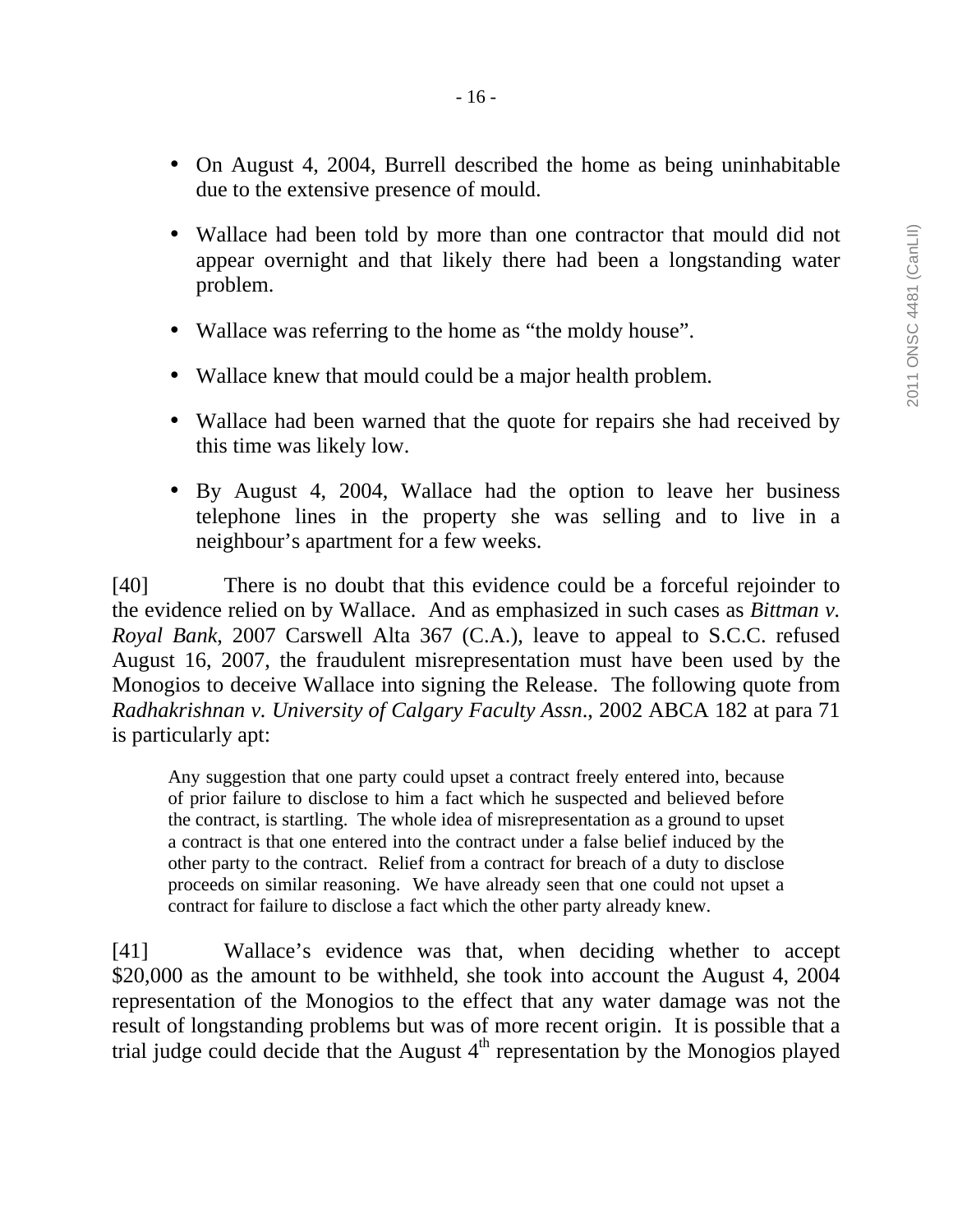a role in reassuring Wallace that, despite her suspicions, the cost of remediating the water damage and mould might be adequately covered by the \$20,000 holdback.

[42] In the face of the conflicting evidence, I cannot conclude that Wallace's claim that she is not bound by the Release due to the existence of a fraudulent misrepresentation is *clearly* without merit.

## **Duress**

[43] Wallace's evidence on the motion was that in the summer of 2004, she was employed on a contract basis to provide administrative and a number of other services, including dispatch services, to two trucking companies. Her duties required her to deal with upwards of one hundred phone calls per day. Given the nature of the trucking business, Wallace understood that any interruption in phone communication for an extended period of time would be fatal to her business and would severely impact on the business of the trucking companies. Wallace believed that if she failed in her contractual duties to the companies, they could sue her for lost revenues. Wallace's financial circumstances at the time were such that she could not afford any interruption in her business income, as that was the only means of support for herself and her daughter.

[44] Wallace's evidence was that on August 5, 2004, she was advised by Burrell that the Monogios had changed their minds and they were prepared to close the transaction subject to a holdback. No mention was made of any final release. Subsequently Burrell confirmed to her that during the telephone conversation when Dixon advised Burrell of the Monogios' change of heart, no mention was made of a final release. On the basis of this information, Wallace contacted the purchaser of her home and advised her that she would not need use of her property for a few weeks in order to operate her business.

[45] Wallace's evidence was that during the same telephone conversation between Burrell and Dixon on August 5, 2004, Dixon advised that she had spoken with York, the insurance adjustor, and he stated that the water damages were "no big deal" and that it appeared the Monogios' insurer would be covering them.

[46] Following Wallace's telephone conversation with Burrell on August 5, 2004, she elected not to contact Bell to cancel the phone transfer to her new property. Therefore, on the morning of August 6, 2004, Wallace's business telephone lines were disconnected. The moving company arrived at her home and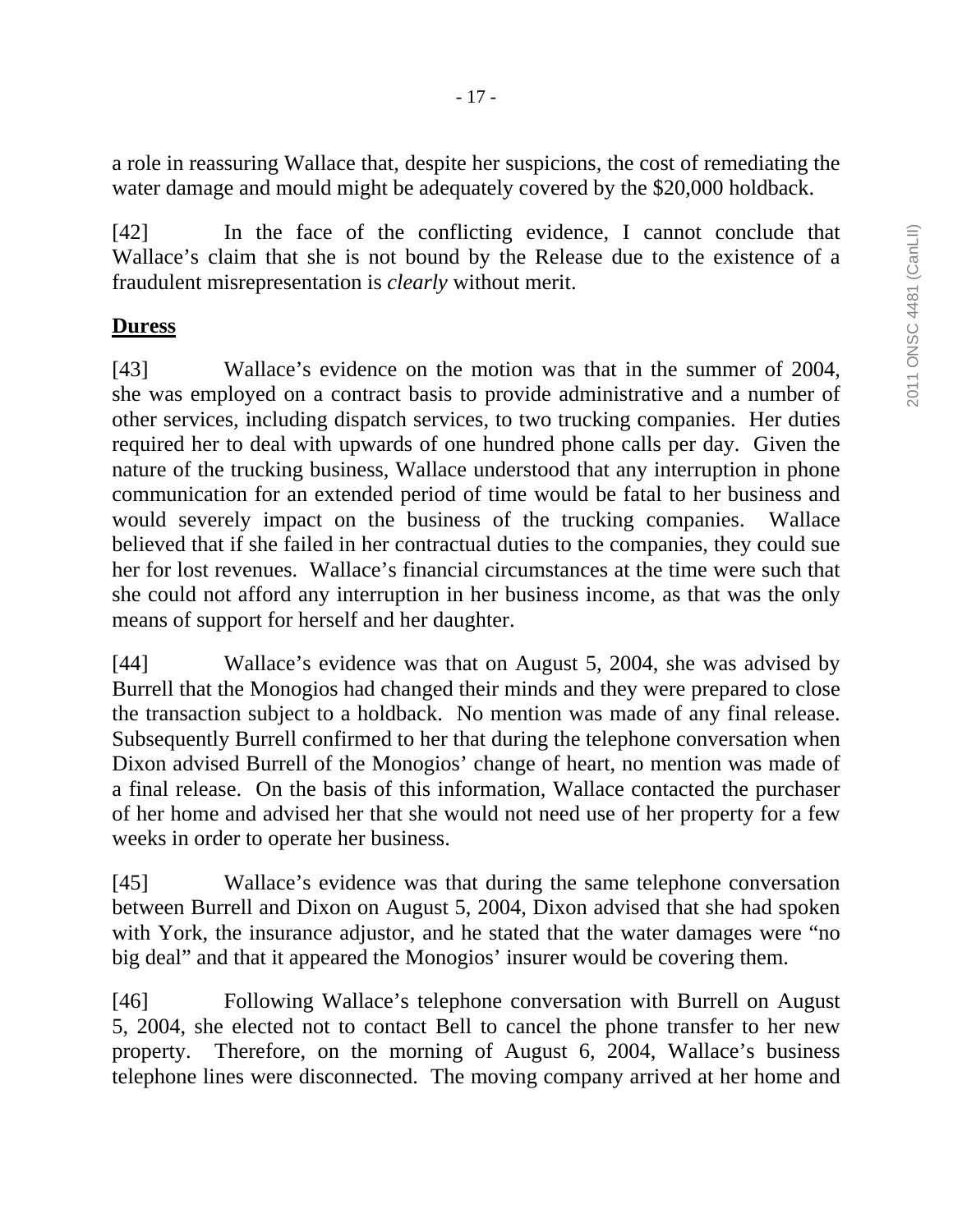started to pack her belongings. In the afternoon of August 6, 2004, Burrell arrived at Wallace's home with Dixon's letter of August 6, 2004 and a copy of the Release. This was the first time Wallace learned that the Monogios were demanding a release.

[47] According to Wallace, at that point Wallace panicked. Her phone lines had been disconnected. She understood that they could not be reconnected at a new address without a delay of up to six weeks. She was concerned about losing her income from her business and causing damage to her clients. Burrell confirmed to Wallace that she could refuse to close, but that could lead to a lawsuit by the Monogios.

[48] The evidence of Wallace was that she felt that she had no choice but to sign the release as, if she did not, she would lose her ability to earn an income and could be subject to three lawsuits.

[49] It is well established under Ontario law that economic duress may render a contract voidable in circumstances where there is coercion of a party's will which vitiates consent so that it cannot be said that the contract was entered voluntarily. The coercion exerted to get the party to enter the contract must not be legitimate. There are four factors to consider in determining whether a party's will has been coerced: (1) did the party protest? (2) was there an alternative course open to the party? (3) was the party independently advised? and (4) after entering the contract, did the party take steps to avoid it? (See *Gordon v. Roebuck* (1992), 9 O.R. (3d) 1 (C.A.); *Stott v. Merit Investment Corp.* (1988), 63 O.R. (2d) 545  $(C.A.)$ ).

[50] Have the Defendants shown that Wallace's reliance on economic duress to vitiate the Release is *clearly* without merit?

# Did Wallace protest?

[51] There is some evidence that Wallace protested the signing of the Release in that there were further negotiations about the amount withheld after it became clear a release was being sought.

Was there an alternative course open to Wallace?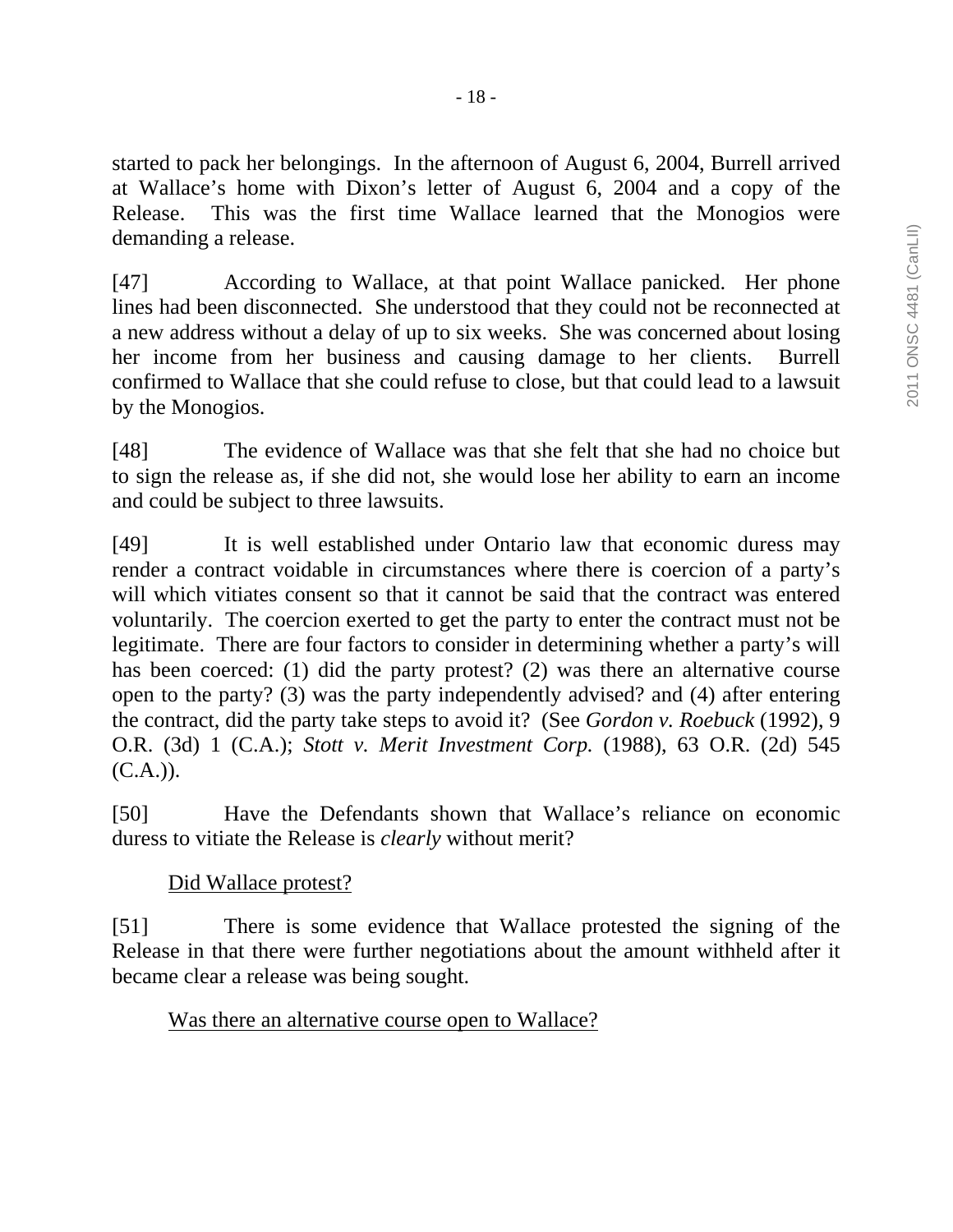[52] There is evidence that, practically speaking, there was no alternative course of action open to Wallace. Her business telephone lines had been disconnected. Her understanding was that if she did not have them connected at the new residence in accordance with the contract she had with the provider, she may have had to wait six weeks for them to be reconnected. The evidence was that, by this time, she had given up the option of keeping the lines connected at her old residence. Without those telephone lines being open, she could not support herself and her daughter, the business of the truckers for whom she worked would have been seriously injured, and she may have been subject to a lawsuit.

#### Was Wallace independently advised?

[53] Wallace did have the benefit of legal advice, but the significance of this factor must be weighed against the other factors.

#### After signing the Release, did Wallace take steps to avoid it?

[54] There is evidence that, by the end of August 2004, Wallace's lawyer was already challenging the Monogios' lawyer about the accuracy of the representations that the Monogios had made prior to closing and was already putting the Monogios on notice that the damage to the property as a result of water and mould was far more extensive than the Monogios had let on. Wallace commenced an action against Rivington and Aunger on January 31, 2005 – just shy of six months from the date the Release was signed. The evidence is that Wallace was not idle during this period, but instead was trying to get a proper mould assessment and estimates of the cost of repairs. The evidence is that she was delayed in this endeavour through the intransigence of the Monogios in releasing the holdback funds. The action against the Monogios was not started until July 2006 – almost two years after the Release was signed. I cannot say that it is clear that Wallace did not take steps in a timely fashion to resile from the Release when the interconnectedness between the two actions has not been fully explained in the evidence tendered on this motion.

#### Was the coercion legitimate?

[55] Without a full consideration of the evidence, it cannot be concluded that the pressure exerted by the Monogios in refusing to close the transaction subject to a holdback unless the Release was signed was a legitimate exercise of their commercial rights. For example, it would not be a legitimate exercise of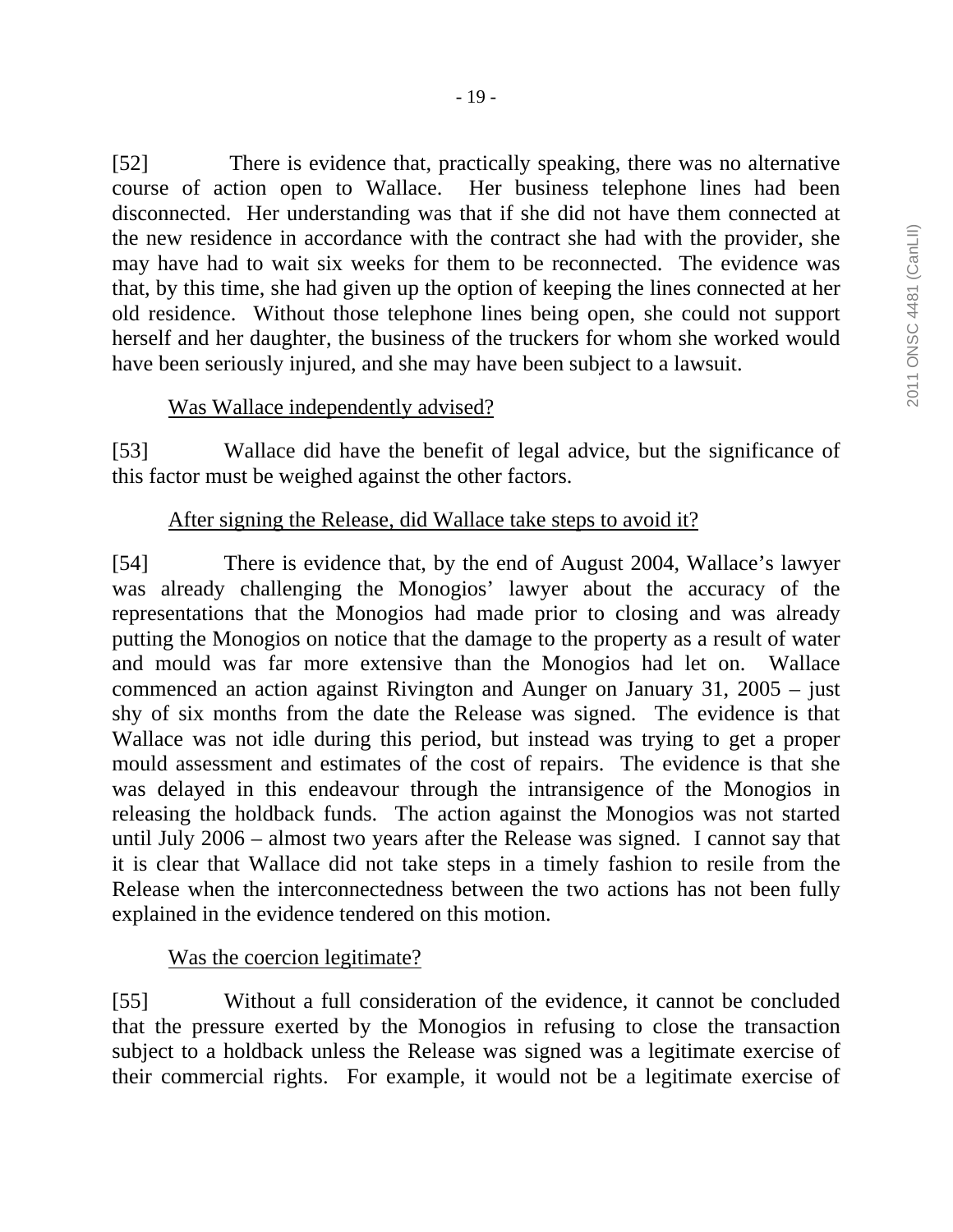commercial and contract rights to fraudulently misrepresent a critical fact underlying the contract and then rely on that fact to exert pressure on another party to sign a release.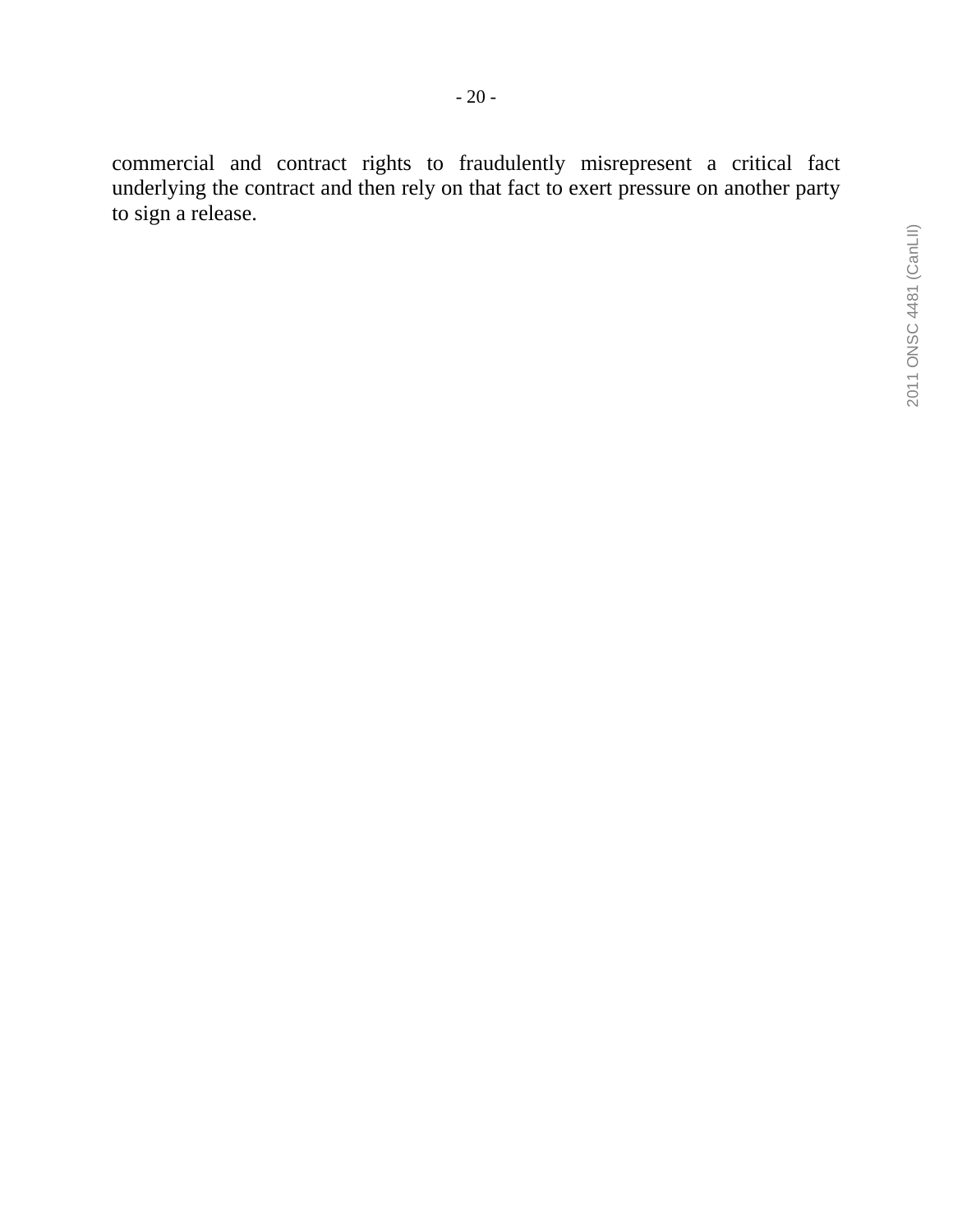## **Disposition**

[56] The appropriate forum for a determination of the validity of the Release is at trial. Credibility will play a central role in this case and impacts on what representations were made by the Monogios or their agents, whether they were accurate, and whether they represented the Monogios' honestly held beliefs. Credibility will also play a role in the determination of the factors that led Wallace to sign the Release – whether she was under duress when she did so and whether she relied on any fraudulent representations of the Monogios, or their agents, when she did so. Finally, quantifying any potential damages will require a careful consideration of all of the evidence.

[57] The Monogios have not satisfied either precondition to the granting of a stay of Wallace's action against them. Sufficient evidence of misrepresentations on the part of the Monogios has been tendered at this stage to make it difficult to conclude that this litigation is oppressive or vexatious against them or is an abuse of the process of the court. Additionally, the Monogios have had the full use of the sale proceeds since the date of closing, aside from the \$20,000 holdback. Although it may be inconvenient for this litigation to be outstanding, and it may be costly to have legal representation, the Monogios have had funds to finance the litigation, and in any event, a costs award will reimburse them at least partially if they succeed at trial.

[58] As to the other precondition, it is not clear that no injustice will be caused to Wallace if the action is stayed. It is not clear that her arguments based on fraudulent misrepresentation and economic duress are lacking in merit.

[59] Consequently, the Monogios' motion to stay these proceedings is dismissed. If the parties cannot agree, they may make written submissions on costs within 30 days of the release of this endorsement. Submissions will be limited to five pages plus any relevant exhibits.

Aitken J.

\_\_\_\_\_\_\_\_\_\_\_\_\_\_\_\_\_\_\_\_\_\_\_\_\_\_\_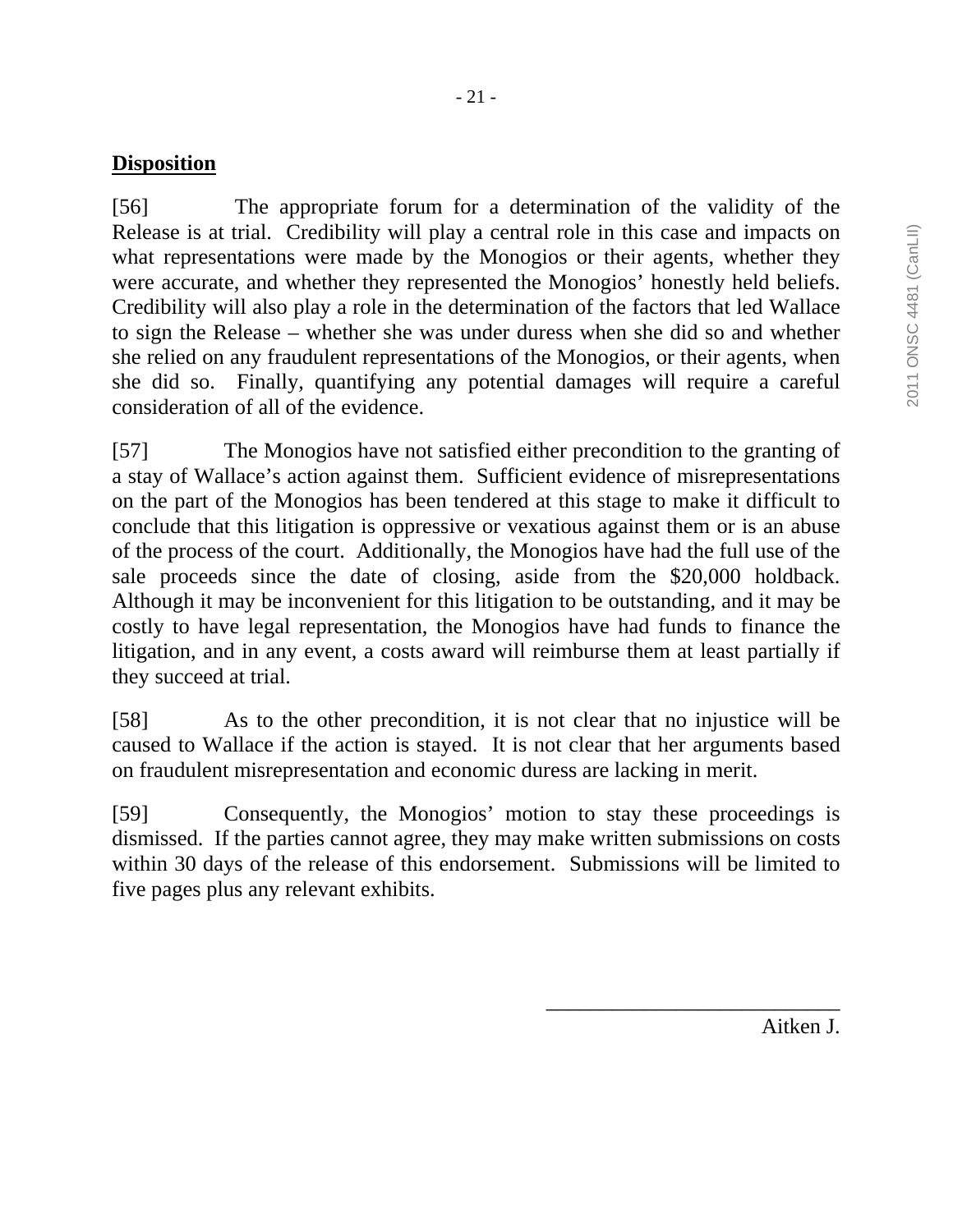**RELEASED:** July 22, 2011